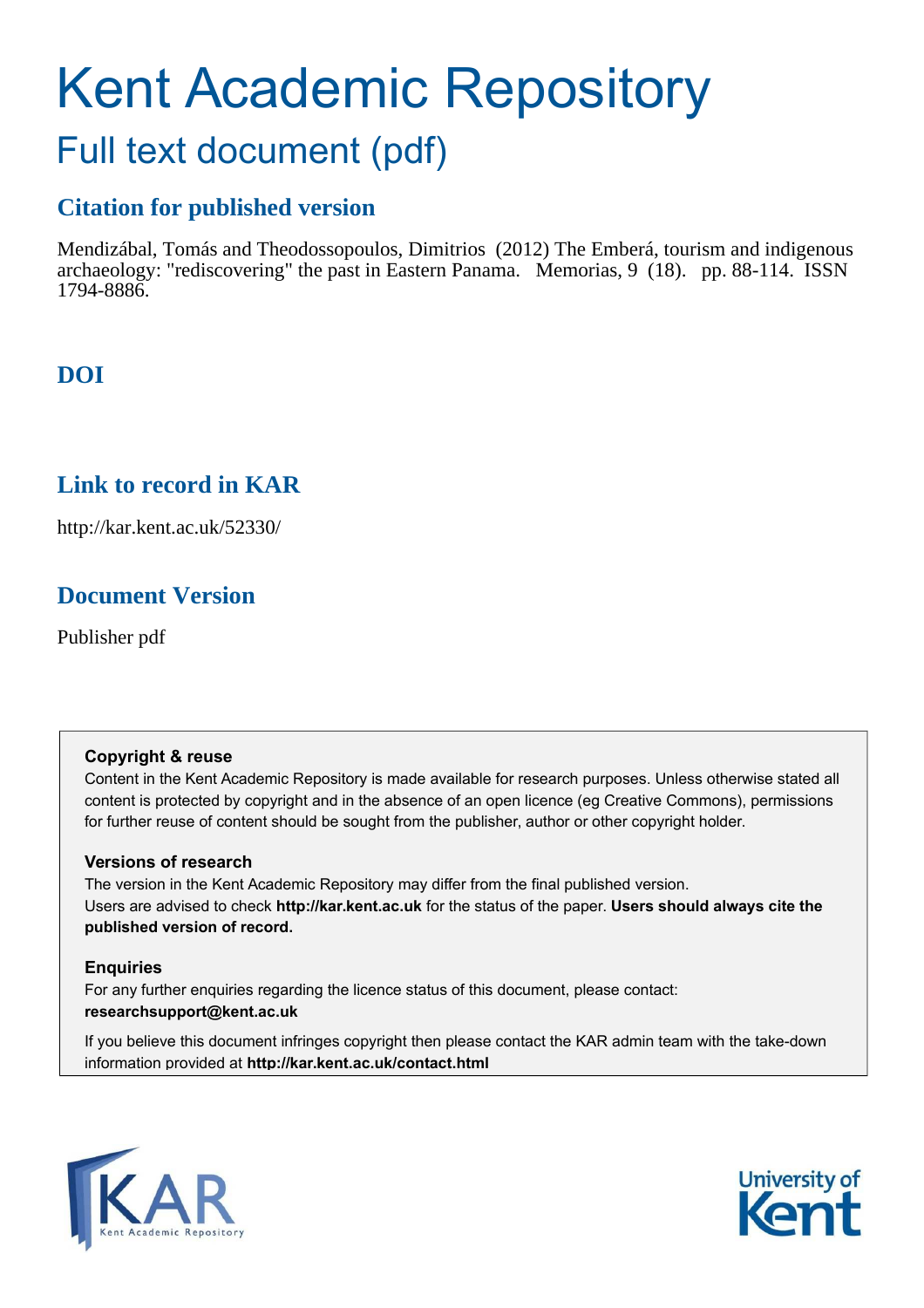#### **The Emberá, tourism and indigenous archaeology: "rediscovering" the past in Eastern Panama**

#### **Los Emberá, turismo y arqueología indígena: "redescubriendo" el pasado en el este de Panamá**

Tomás Mendizábal<sup>[1](#page-26-0)</sup> Dimitrios Theodossopoulos $2$ 

#### **Abstract**

In this article we discuss the interest of the Emberá (an Amerindian indigenous group) in collecting knowledge about material remains of the past—such as colonial and pre-colonial ceramic fragments – that are easily found in Eastern Panama. We situate this interest of the Emberá (and their desire to learn more about the past) within the context of indigenous tourism, which has inspired the articulation of new narratives about Emberá history and identity. In addition, the accidental discovery by the Emberá of ceramic fragments from past periods has instigated and facilitated archaeological investigation, a process that resulted in a reciprocal exchange of knowledge between the Emberá and the academic investigators. Such a reciprocal relationship, we argue, can contribute towards the decolonisation of archaeology, create synergies between anthropology and archaeology, and enhance indigenous representation in tourism.

**Key words:** indigenous archaeology; indigenous tourism; Emberá pottery; Venta de Chagres; Camino Real; Eastern Panama.

#### **Resumen**

<span id="page-1-7"></span>!!!!!!!!!!!!!!!!!!!!!!!!!!!!!!!!!!!!!!!!!!!!!!!!!!!!!!!!

En este artículo nos referimos al interés de los Emberá (un grupo indígena Amerindio) en adquirir conocimientos de los restos materiales del pasado – como fragmentos cerámicos coloniales y prehispánicos – que se encuentran fácilmente en el Panamá Oriental. Situamos el interés de los Emberá (y su deseo de aprender más del pasado) en el contexto del turismo indígena, que ha inspirado la articulación de nuevas narrativas sobre la historia e identidad de los Emberá. Adicionalmente, el descubrimiento accidental por los Emberá de restos materiales de períodos pasados ha instigado y facilitado la investigación arqueológica, un proceso que ha resultado en el intercambio recíproco de conocimientos entre los Emberá e investigadores académicos. Argumentamos aquí que esta relación recíproca puede contribuir a la descolonización de la arqueología, crear sinergias entre la antropología y la arqueología e incrementar la representación indígena en el turismo.

<span id="page-1-0"></span>**Palabras clave:** arqueología indígena; turismo indígena; alfarería Emberá; Venta de Chagres; Camino Real; Panamá Oriental

<span id="page-1-1"></span><sup>&</sup>lt;sup>1</sup> Free-lance archaeologist specializing in Precolumbian and Colonial Panamanian archaeology, and former director of the Museo Antropológico Reina Torres de Araúz, who is currently an Associate Researcher at Patronato Panamá Viejo and in charge of the archaeological investigations for the expansion of the Panama Canal.

<span id="page-1-6"></span><span id="page-1-5"></span><span id="page-1-4"></span><span id="page-1-3"></span><span id="page-1-2"></span><sup>2</sup> Reader in Social Anthropology at the University of Kent. His earlier work examined people-wildlife conflicts and indigenous perceptions of the environment. He is currently working on ethnic stereotypes, indigeneity, authenticity and the politics of cultural representation in Panama and South East Europe. His books include: *Troubles with turtles: cultural understandings of the environment on a Greek islan*d (Berghahn, 2003), *When Greeks think about Turks: the view from anthropology* (Routledge, 2006), *United in discontent: local responsesto cosmopolitanism and globalization* (co-edited with Elisabeth Kirtsoglou, Berghahn, 2009), and *Great expectations: imagination and anticipation in tourism* (co-edited with Jonathan Skinner, Berghahn, 2011).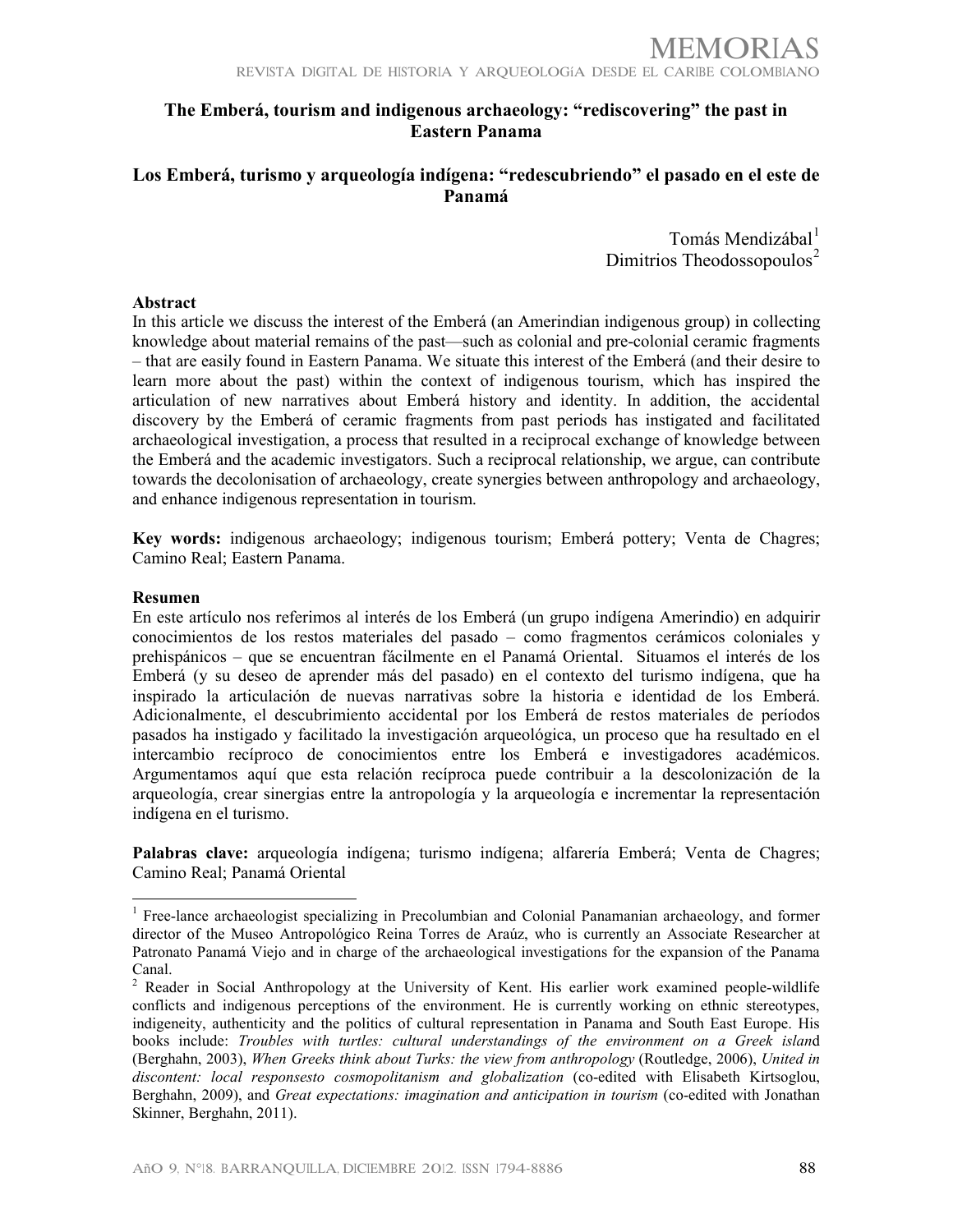The Emberá are great explorers. They constantly search for new riverine locations to hunt, cultivate, settle and found new communities. This love of exploration has inspired their expansion from Chocó in Colombia to Darién in Panama,  $3^{3}$  $3^{3}$   $4^{5}$  $4^{5}$  $4^{5}$  $4^{5}$   $6^{7}$  $6^{7}$  $6^{7}$  $6^{7}$   $8$  and from Darién to the lands that now comprise the Chagres National Park.<sup>[9](#page-1-5)</sup> In their explorations, the Emberá often discover sites that were once inhabited by other groups that lived in Eastern Panama: decimated pre-Colombian societies, Spanish colonists, escaped slaves. Eastern Panama is full of archaeological sites that have never been identified, recorded and studied, and the Emberá remain so far the most prolific explorers of this uncharted and largely unacknowledged archaeological landscape.

This article attempts to draw attention to an apparently 'unexplored'—archaeologically region, Eastern Panama, and show that it has indeed been partly explored; not so much by archaeologists, but by one of the Amerindian indigenous groups, the Emberá, who discover in their ceaseless investigation of their own environment the material remains of other ethnic (indigenous and non-indigenous) groups. Such a spontaneous, non-academic type of exploration calls into question the vision of 'Western' (non-indigenous) exploration as a unidirectional project—that involves the West learning about the Rest through a particular constellation of power 'in which the Other become an object of knowledge for the western epistemic'.<sup>[10](#page-1-6)</sup>

<span id="page-2-6"></span><sup>3</sup> Reina Torres de Araúz. *La Cultura Chocó: Estudio Ethnológico e Historico*. Panama: Centro de Investigaciones Antropológicas, University of Panama. 1966.

<sup>4</sup> Louis C. Faron. 'Marriage, residence, and domestic group among the Panamanian Choco.' *Ethnology* 1(1): 13-38. 1962.

<span id="page-2-0"></span><sup>&</sup>lt;sup>5</sup> Peter H. Herlihy. 'A Cultural Geography of the Emberá and Wounaan (Choco) Indians of Darien, Panama, with Emphasis on Recent Village Formation and Economic Diversification.' Ph.D. Dissertation, Louisiana State University. 1986.

<span id="page-2-1"></span><sup>6</sup> Roberto Pineda y Virginia Gutiérrez de Pineda. *Criaturas de Caragabí: Indios Chocoes, Emberáes, Catíos, Chamíes y Noanamaes*. Medellín: Editorial Universidad de Antioquia. 1999.

<span id="page-2-2"></span><sup>7</sup> José Manuel Reverte Coma. *Tormenta en el Darien: Vida de los Indios Chocoes en Panama*. Madrid: Museo Profesor Reverte Coma. 2002.

<sup>8</sup> Stephanie C. Kane. *The Phantom Gringo Boat: Shamanic Discourse and Development in Panama*. Washington: Smithsonian Institution. 1994.

<span id="page-2-4"></span><span id="page-2-3"></span><sup>9</sup> Vicente Caballero y Bolívar Arauz. 'Inmigración de indios Chocoes en Río Pequeni y algunos aspectos de su cultura.' *Hombre y Cultura* 1(1): 44-61. Panamá. 1962.<br><sup>10</sup> Astrid **Lilles** *TL*, *C*<sub>1</sub>.

<span id="page-2-5"></span>Astrid Ulloa. *The Ecological Native: Indigenous Peoples' Movements and Eco-Governmentality in Colombia*. London: Routledge. 2005. P. 173.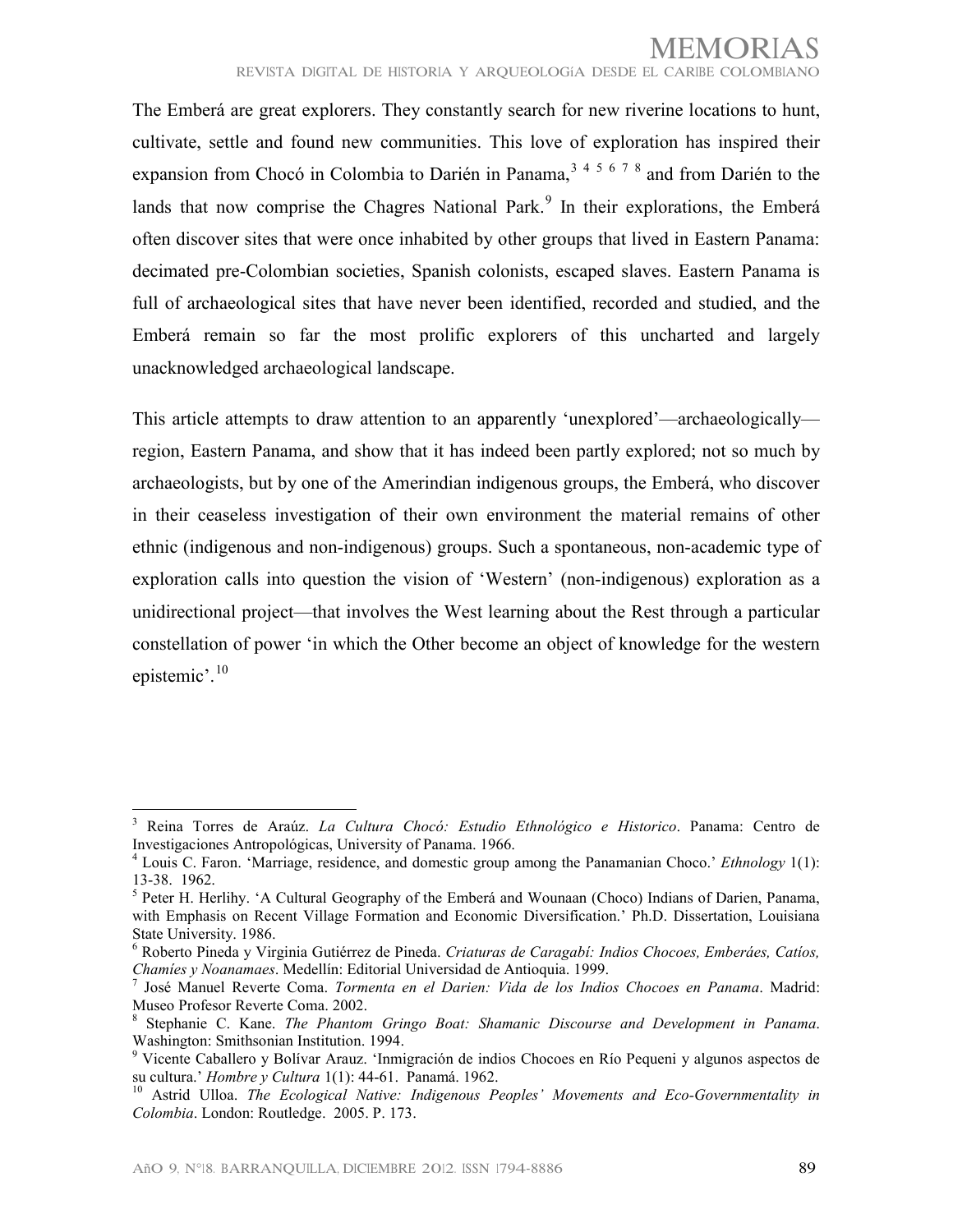'Indigenous archaeologies' is a term used to refer to 'collaborations between archaeologists and indigenous communities'.<sup>[11](#page-1-7)</sup> The term also embraces local (unofficial) sets of knowledge that represent an awareness of the material remains of the past, which can provide an alternative perspective and contribute to the decolonization of archaeology.<sup>[12](#page-2-0)</sup> The use of the term 'archaeologies', in the plural, indicates their unofficial (local and vernacular) orientation. The desire of indigenous actors to pursue connections with the past can also help us appreciate their agency in articulating their own cultural heritage and identity in spontaneous and unofficial narratives. The recording of such information, often necessitates 'reflexive and critical engagements with living communities'<sup>[13](#page-2-1)</sup>—and we would add, also 'reciprocal'—which encourage an 'engaged' perspective in archaeology.

Archaeological ethnography and archaeologically informed anthropology often emerge from spontaneous collaborations between local actors and academic researchers. Ian Hodder has discussed examples of such synergies, which involve locals being interested in archaeological knowledge and archaeologists being interested in local perceptions.<sup>[14](#page-2-2)</sup> The cases that we examine in this article provide additional evidence of such collaboration, in particular an indigenous group (the Emberá) collecting information from academics, and more importantly, academics being guided by indigenous experience and knowledge (of the local environment). The particular collaboration was realised at the instigation of the indigenous actors, but also involved a dialogue between anthropology and archaeology, an interdisciplinary relationship that has not always been self-evident, but one that usually provides, when pursued, remarkably fruitful results.<sup>[15](#page-2-3) [16](#page-2-4) [17](#page-2-5)</sup>

<span id="page-3-2"></span><span id="page-3-1"></span><span id="page-3-0"></span><sup>11</sup> Tim Murray. "Archaeologists and indigenous people: A maturing relationship?" *Annual Review of Anthropology* 40: 363-378. 2011. P. 365.

<span id="page-3-3"></span><sup>&</sup>lt;sup>12</sup> Yannis Hamilakis. 'Decolonizing Greek Archaeology: Indigenous Archaeologies, Modernist Archaeology and the Post-colonial Critique.' In *A Singular Antiquity: Archaeology and Hellenic Identity in Twentieth-Century Greece.* D. Damaskos and D. Plantzos. Eds. Benaki Museum, Athens. Pp. 273-284. 2008.

<span id="page-3-9"></span><span id="page-3-4"></span><sup>&</sup>lt;sup>13</sup> Yannis Hamilakis. "Archaeological ethnography: A mauttemporal meeting ground for Archaeology and Anthropology." *Annual Review of Anthropology* 40: 399-414. 2011. P. 403.

<sup>14</sup> Ian Hodder. Archaeology and anthropology: The state of the relationship. In *Archeology and anthropology: Past, present and future*. Shankland, D. Ed. Berg, London. Pp. 65-75. 2012. P. 71-2.

<span id="page-3-5"></span><sup>15</sup> Yannis Hamilakis. Archaeological ethnography… Op. Cit.

<span id="page-3-6"></span><sup>&</sup>lt;sup>16</sup> David Shankland. Introduction: Archaeology and Anthropology: divorce and partial reconciliation. In *Archeology and anthropology: Past, present and future*. Shankland, D. Ed. Berg, London. Pp. 1-18. 2012.

<span id="page-3-8"></span><span id="page-3-7"></span><sup>&</sup>lt;sup>17</sup> Duncan Garrow and Thomas Yarrow. Eds. Archaeology and Anthropology: Understanding similarity, *exploring difference*. Oxbow, Oxford. 2010.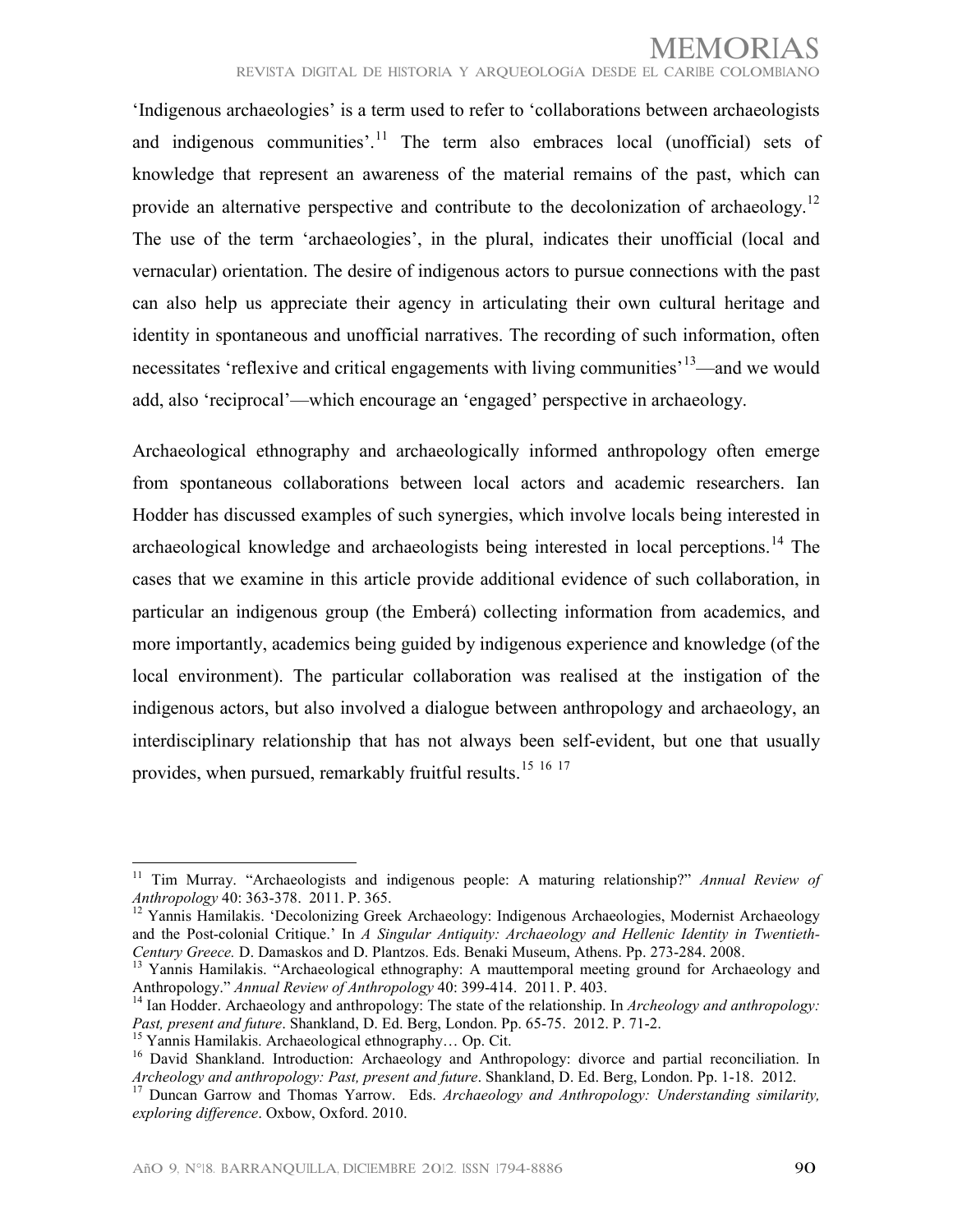In Panama, the interest of the Emberá in the past becomes better understood within the general context of indigenous tourism. Following the footsteps of the Kuna,  $18 \times 19$  $18 \times 19$  $18 \times 19$  and encouraged by national campaigns promoting tourism,  $20$  the Emberá have recently developed their own distinctive version of cultural tourism. This involves visits of groups of international tourists—residing in Panama City or transiting the canal on cruise ships to Emberá communities in the general Canal area, and particularly—although not exclusively—to the Chagres National Park, a bio-diversity natural reserve on the Eastern side of the Canal. Several Emberá communities in Chagres entertain tourist groups—on a frequent basis throughout the year—and, in this process, they obtain opportunities to articulate and negotiate the presentation of their indigenous culture and identity.<sup>[21](#page-3-2)</sup>  $22$   $23$   $24$ 

Through daily practice and experience of presenting their culture to foreign audiences, the Emberá become increasingly aware of the value that powerful Others ascribe to their culture. They see an international audience paying attention to Emberá culture and they realise that such visibility can help them escape from peripheralization and disempowerment.<sup>[25](#page-3-6)</sup> A necessary step to achieve this is the articulation of narratives about Emberá history and culture, which in turn encourages introspection, self-exploration and interest to the details of Emberá history and tradition.<sup>[26](#page-3-7) [27](#page-3-8)</sup> Such a general search for knowledge, rooted in the inquisitiveness of the Emberá about their intimate environment !!!!!!!!!!!!!!!!!!!!!!!!!!!!!!!!!!!!!!!!!!!!!!!!!!!!!!!!

<span id="page-4-4"></span><sup>&</sup>lt;sup>18</sup> Margaret B. Swain. "Gender roles in indigenous tourism: Kuna Mola, Kuna Yala and cultural survival." In *Hosts and guests: the anthropology of tourism.* Smith, V. L. Ed. University of Pennsylvania Press, Philadelphia. Pp. 83-104. 1989.

<sup>&</sup>lt;sup>19</sup> Xerardo Pereiro Pérez, Cebaldo de León, Monica Martínez-Mauri, Jorge Ventocilla and Yadixa del Valle. *Estudio Estratégico del Turismo en Kuna Yala: Primera Versión del Informe de investigación 2008-2010*. Panama: SENACYT. 2010.

<sup>20</sup> Carla Guerrón-Montero. Tourism and Afro-Antillean identity in Panama. *Journal of Tourism and Cultural Change* 4 (2): 65-84. 2006.

<sup>&</sup>lt;sup>21</sup> Dimitrios Theodossopoulos. "Tourism and indigenous culture as resources: lessons from Emberá cultural tourism in Panama." In *Tourism, Power and Culture: Anthropological Insights*, Donald V.L. Macleod and James G. Carrier, eds. Channel View, Bristol. Pp. 115-133. 2010.

<sup>22</sup> Dimitrios Theodossopoulos. "Emberá indigenous tourism and the world of expectations." In *Great Expectations: Imagination and Anticipation in tourism.* Skinner, J. and Theodossopoulos, D. Eds. Berghahn: Oxford. Pp. 40-60. 2011.

<span id="page-4-0"></span><sup>&</sup>lt;sup>23</sup> Dimitrios Theodossopoulos. 'Dance, visibility, and representational self-awareness in an Embera community in Panama.' In *Dancing Cultures: Globalization, Tourism and Identity in the Anthropology of Dance*. Neveu Kringelbach, H. and Skinner, J. Eds. Berghahn, Oxford. Pp. 121-140. 2012.

<span id="page-4-1"></span><sup>&</sup>lt;sup>24</sup> Dimitrios Theodossopoulos. 'Indigenous tourism as a transformative process: the case of the Emberá in Panama.' In *Cultural Tourism Movements: New Articulations Of Indigenous Identity.* Bunten, A. C., Chio, J. and Graburn, N. Eds. University of Chicago Press, Chicago. n.d.1.

<span id="page-4-2"></span><sup>&</sup>lt;sup>25</sup> Dimitrios Theodossopoulos. Tourism and... Op. Cit.

<span id="page-4-3"></span><sup>26</sup> Dimitrios Theodossopoulos. Emberá indigenous… Op. Cit.

<sup>27</sup> Dimitrios Theodossopoulos. Indigenous tourism… Op. Cit.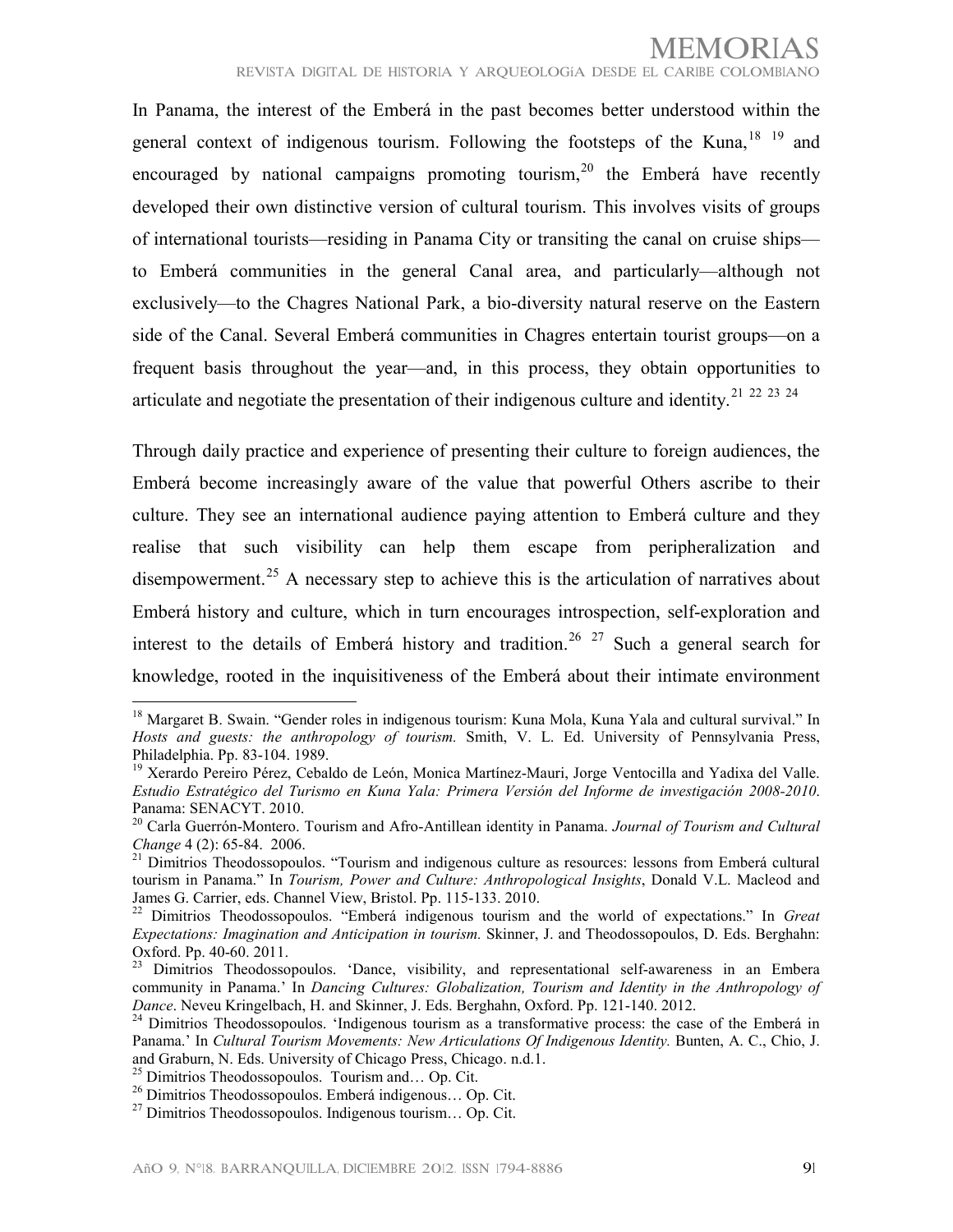and enhanced by a desire to collect information to present to Others (e.g. tourists, NGOs, international supporters), has inspired some of the amateur archaeological explorations of the Emberá.

Before proceeding to the presentation of the case we examine in this article, we would like to clarify that we do not see the attempts of the Emberá to collect knowledge about the past as representing what Hobsbawm<sup>[28](#page-3-9)</sup> has termed 'invention of tradition'. Hobsbawm's original use was coined to account for institutionalized practices in Western nation-states. However, the use of invention to account for indigenous practices can offend indigenous groups through the presupposition of inauthenticity<sup>[29](#page-4-0) [30](#page-4-1)</sup> or the juxtaposition of 'invented' to 'genuine' traditions, encouraged by Hobsbawm<sup>[31](#page-4-2)</sup>. The notion of invention, when used to describe indigenous society, indirectly promotes 'the view that the only authentic tradition is one uncontaminated by Western culture', a position which is profoundly ahistorical.<sup>[32](#page-4-3)</sup>

The Emberá, during their continuous exploration of their immediate environment discover clues about the past: knowledge that can be used in the articulation of new narratives about identity, culture and heritage. In this respect, we argue, the Emberá do not 'invent' a vision of the past, but explore the possibilities (and information) that lie within their reach: they discover a fragmented past which is difficult to interpret. It is here, in a greater act of exploratory interpretation that the Emberá asked for the help of 'their' anthropologist (Theodossopoulos), who had to rely on the help of an archaeologist (Mendizábal). None of the three parties in this exploration—the Emberá, the anthropologist, and the archaeologist—claim absolute access to truth, as they all participate—not in inventing tradition—but in a continuous search for knowledge. The following sections outline their 'partial' re-discoveries.

<span id="page-5-1"></span><span id="page-5-0"></span><sup>28</sup> Eric Hobsbawm. "Introduction: Inventing Traditions." In Eric Hobsbawm and Terence Ranger, eds. *The invention of tradition*. Cambridge: Cambridge University Press. Pp. 1-14. 1992.

<sup>29</sup> Jocelyn Linnekin. "Cultural Invention and the Dilemma of Authenticity." *American Anthropologist* 93(2): 446-449. 1991.

<sup>&</sup>lt;sup>30</sup> Dimitrios Theodossopoulos. 'Scorn or Idealization? Tourism Imaginaries, Exoticisation and Ambivalence in Emberá Indigenous Tourism.' In *Tourism Imaginaries through an Anthropological Lens.* Graburn, N. and Salazar, N. B. Eds. Oxford: Berghahn Books. n.d.2.

Eric Hobsbawm. Introduction: Inventing... Op. Cit.

<sup>&</sup>lt;sup>32</sup> Fernando Santos-Granero. 'Hybrid Bodyscapes: A Visual History of Yanesha Patterns of Cultural Change.' *Current Anthropology* 50(4), 477-512. 2009. P. 492.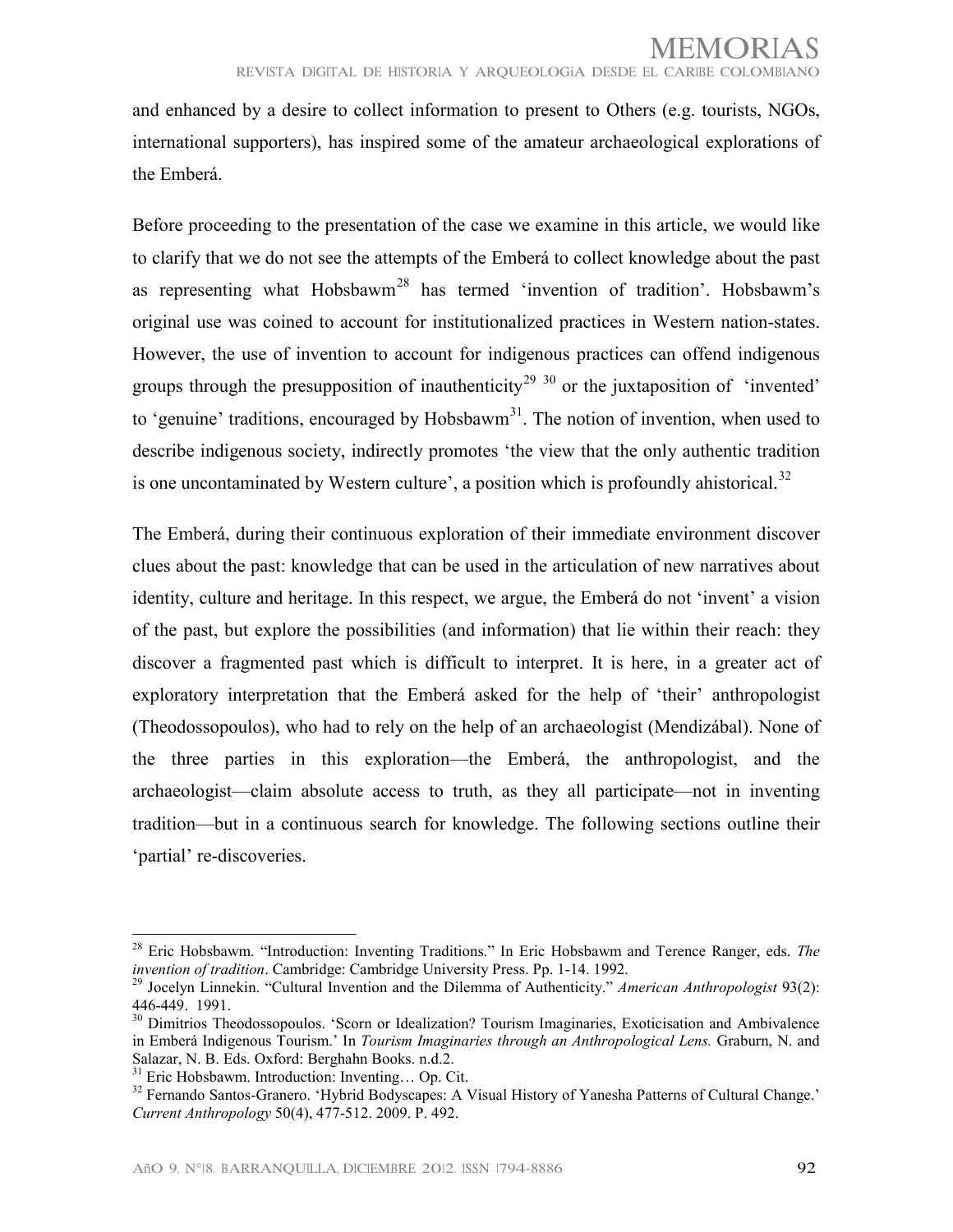So we feel the need to make a disclaimer: our objective in this article is limited and modest. We do not attempt here to provide a coherent archaeological study of colonial and precolonial remains in Eastern Panama, but rather to share some information about archaeology in Eastern Panama that became available to us through our communication with the Emberá. By means of this act of sharing knowledge—in its not fully developed form—we wish to encourage archaeological research in this particular geographic region. Similarly, we do not attempt here to provide a comprehensive ethnography of Emberá social change and tourism, a task that is undertaken by Theodossopoulos in a number of recent (and forthcoming) publications.<sup>[33](#page-4-4)</sup> Anthropological reflections are used here to contextualise and substantiate the meaningfulness of the Emberá engagement with the remains of the past, and the broader context of Emberá indigenous archaeologies.

#### **Emberá ceramics**

!!!!!!!!!!!!!!!!!!!!!!!!!!!!!!!!!!!!!!!!!!!!!!!!!!!!!!!!

In Eastern Panama the most visible remnants of previous settlement are broken or intact pieces of ceramic, which the Emberá call '*zokó'*, [34](#page-5-0) that is, pots made of clay. The Emberá

<sup>&</sup>lt;sup>33</sup> Theodossopoulos' ethnographic reflections are based on seventeen months of fieldwork—spread over seven years from 2005 to 2012—during which he has examined Emberá social change on a variety of topics, such as the use (or not) of the Indigenous attire [Dimitrios Theodossopoulos, Dimitrios. 'Indigenous attire, exoticisation and social change: dressing and undressing among the Emberá of Panama.' *Journal of the Royal Anthropological Institute*, 8(3): 591-612. 2012], the Emberá dancing tradition [Dimitrios Theodossopoulos. Dance, visibility … Op. Cit.], the elusive concept of authenticity [Dimitrios Theodossopoulos. 'Emberá indigenous tourism and the trap of authenticity: beyond in-authenticity and invention.' *Anthropological Quarterly* 86(2). 2013], the perception of Indigenous culture (and also the tourists themselves) as 'resources' in tourism [Dimitrios Theodossopoulos. Tourism and… Op. Cit.], the response of the Emberá to tourist expectations [Dimitrios Theodossopoulos. Emberá indigenous… Op. Cit.], and the representational selfawareness of the Emberá that are involved with tourism [Dimitrios Theodossopoulos. Indigenous tourism… Op. Cit.]. He has also written about the exoticisation of indigeneity in the tourism imaginary and the parallel exoticisation of the tourists by their Indigenous hosts [Dimitrios Theodossopoulos. 'Scorn or … Op. Cit.]. All these topics illuminate different dimensions of Embera Indigenous tourism.

<span id="page-6-8"></span><span id="page-6-7"></span><span id="page-6-6"></span><span id="page-6-5"></span><span id="page-6-4"></span><span id="page-6-3"></span><span id="page-6-2"></span><span id="page-6-1"></span><span id="page-6-0"></span><sup>34</sup> The Emberá in Darién pronounce the word as '*zokó'*. Reverte Coma [see: José Manuel Reverte Coma. *Tormenta en …* Op. Cit. P. 255] spells the same word, as he recorded it in Darién, as *dzokó*. Several Emberá commented, while correcting my pronunciation, that the world sounds similar to the term Chocó, used in Panama to refer to all Emberá and the Wounaan (as, from the Panamanian perspective, they came from Chocó in Colombia). They explained that there is no relationship between the place Chocó and word *zokó*. However, Patricia Vargas Sarmiento [see: Patricia Vargas. *Los Emberá y los Cuna: Impacto y Relaccion ante la Ocupacion Española Siglos XVI y XVII*. Bogotá: Instituto Colombiano de Anthropología-Colcultura. 1993. P. 18] mentions that it has been suggested that this name is derived from the pitchers for *chihca* the Embera called *chokó*. Vasco Uribe [see: Luis Guillermo Vasco Uribe. *Semejantes a …* Op. Cit.], who worked with Embera-Chamí in Colombia, refers more specifically to the term *chokó* to describe one particular sub-type of pitcher. The Emberá in Darién use zokó in a more generic manner to refer to most types of pots made of clay.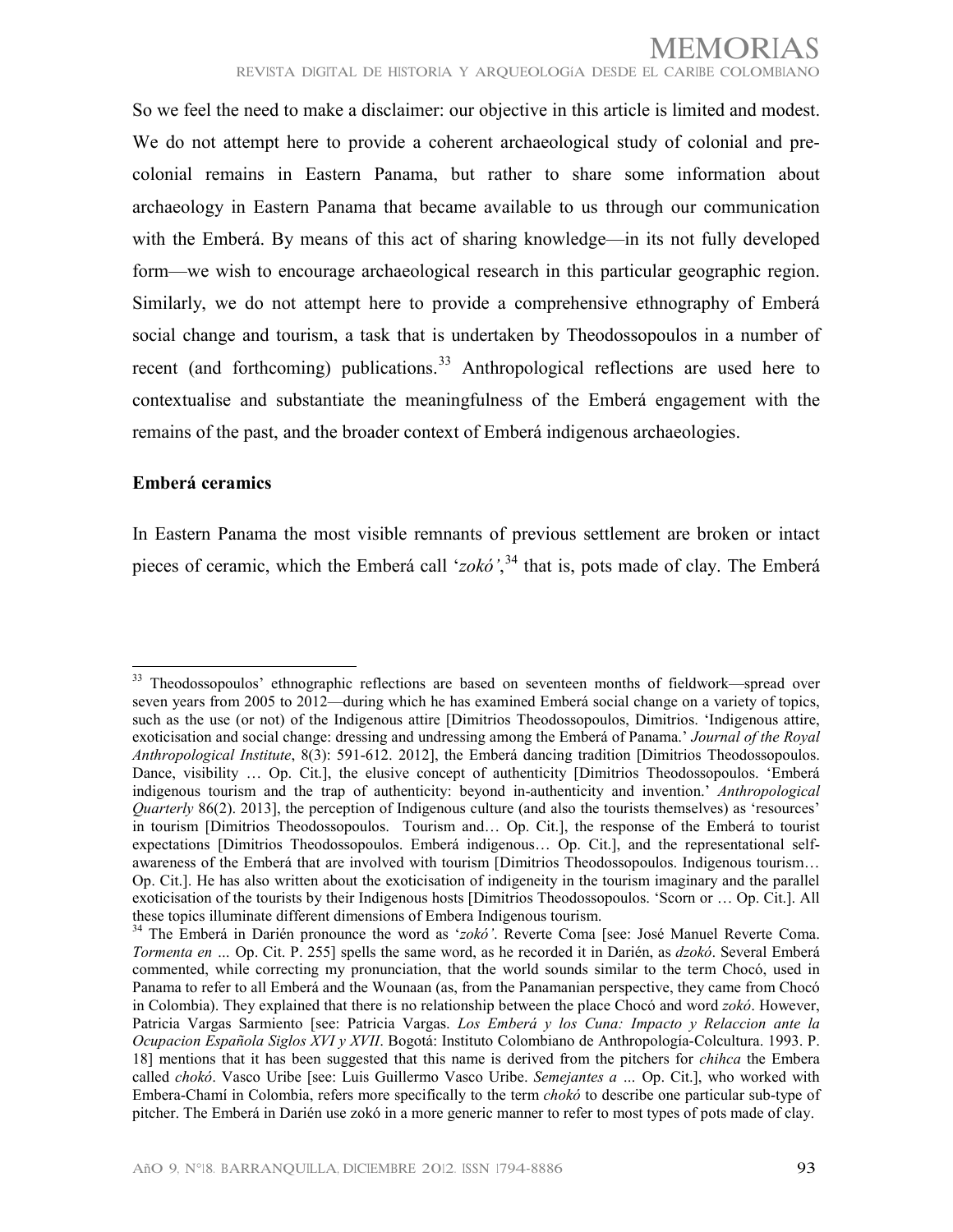have their own distinctive style of pottery,  $35\,36\,37\,38\,39\,40\,41\,42\,43\,44$  $35\,36\,37\,38\,39\,40\,41\,42\,43\,44$  $35\,36\,37\,38\,39\,40\,41\,42\,43\,44$  $35\,36\,37\,38\,39\,40\,41\,42\,43\,44$  $35\,36\,37\,38\,39\,40\,41\,42\,43\,44$  $35\,36\,37\,38\,39\,40\,41\,42\,43\,44$  $35\,36\,37\,38\,39\,40\,41\,42\,43\,44$  $35\,36\,37\,38\,39\,40\,41\,42\,43\,44$  $35\,36\,37\,38\,39\,40\,41\,42\,43\,44$  $35\,36\,37\,38\,39\,40\,41\,42\,43\,44$  $35\,36\,37\,38\,39\,40\,41\,42\,43\,44$  $35\,36\,37\,38\,39\,40\,41\,42\,43\,44$  $35\,36\,37\,38\,39\,40\,41\,42\,43\,44$  $35\,36\,37\,38\,39\,40\,41\,42\,43\,44$  $35\,36\,37\,38\,39\,40\,41\,42\,43\,44$  $35\,36\,37\,38\,39\,40\,41\,42\,43\,44$  $35\,36\,37\,38\,39\,40\,41\,42\,43\,44$  $35\,36\,37\,38\,39\,40\,41\,42\,43\,44$  $35\,36\,37\,38\,39\,40\,41\,42\,43\,44$  a tradition they kept alive until recently, but one that it is now dying out along with the last Emberá potters who still remember its secrets.

Theodossopoulos' original presupposition was that the knowledge of the art of Emberá pottery had died out completely—at least in Panama—and that the few remaining clay pots that he had seen while travelling in Darien—in 2005 and 2007, at rivers Sambu and Chico (respectively)—represented the last items of their kind. Such clay pots, the Emberá of Darien explained, were used in the past to store (primarily but not exclusively) *chicha de maiz* (fermented corn beer). The Emberá also explained that the availability of affordable metal and plastic bottles and utensils during the second half of the twentieth century had made the need of producing clay pots redundant.

In 2010, Theodossopoulos accidentally met an elderly Emberá woman, in the community of Alto Playon (river Chucunaque), who used to make clay pots in her youth, and still remembered this art. This incident showed that although the Emberá ceramic art had died out, the knowledge of it still remains alive. Theodossopoulos spent a couple of days taking photographs and videos of the elderly woman and her husband demonstrating and explaining how the Emberá work with clay. He found out that there were a few other elderly individuals in Darien—for example, in rivers Chicho and Venado—who remember this art. After showing the pictures and videos from Alto Playon to the Emberá in Chagres, Theodossopoulos realised that one of his closest friends and respondents, a fifty five year

<sup>35</sup> Herbert W. Krieger. *Material Culture of the People of Southeastern Panama. Washington: Smithsonian Institution*, United States National Museum Bulletin 134, Washington. 1926.

<sup>36</sup> Henry Wassén. "Notes on southern groups of Chocó Indians in Colombia." *Ethnologiska Studier* 1, 35-182. 1935.

<sup>37</sup> Gerardo Reichel-Dolmatoff. 'Notas Etnográficas Sobre los Indios del Chocó.' *Revista Colombiana de Antropología* 9:73-158. 1960.

<span id="page-7-0"></span><sup>38</sup> Gerardo Reichel-Dolmatoff. 'Contribuciones a la etnografía de los indios del Chocó.' *Revista Colombiana de Antropología* 11:169-188. 1962.

<span id="page-7-7"></span><sup>39</sup> Reina Torres de Araúz. *La Cultura Chocó …* Op. Cit.

<sup>40</sup> Reina Torres de Araúz. *Panama Indigena*. Instituto Nacional de Cultura, Pamama. 1980.

<span id="page-7-2"></span><span id="page-7-1"></span><sup>41</sup> Luis Guillermo Vasco Uribe. *Semejantes a los Dioses: Cerámica y Cestería Embera-Chami*. Centro Editorial, Universidad Nacional de Colombia, Bogotá. 1987.

<span id="page-7-3"></span><sup>42</sup> Donald Tayler. *Embarkations: ethnography and shamanism of the Chocó Indians of Colombia.* Pitt Rivers Museum, Oxford. 1996.

<span id="page-7-5"></span><span id="page-7-4"></span><sup>43</sup> Roberto Pineda and Virginia Gutiérrez de Pineda. *Criaturas de Caragabí: Indios Chocoes, Emberáes, Catíos, Chamíes y Noanamaes*. Editorial Universidad de Antioquia, Medellín. 1999.

<span id="page-7-6"></span><sup>44</sup> José Manuel Reverte Coma. *Tormenta en* … Op. Cit.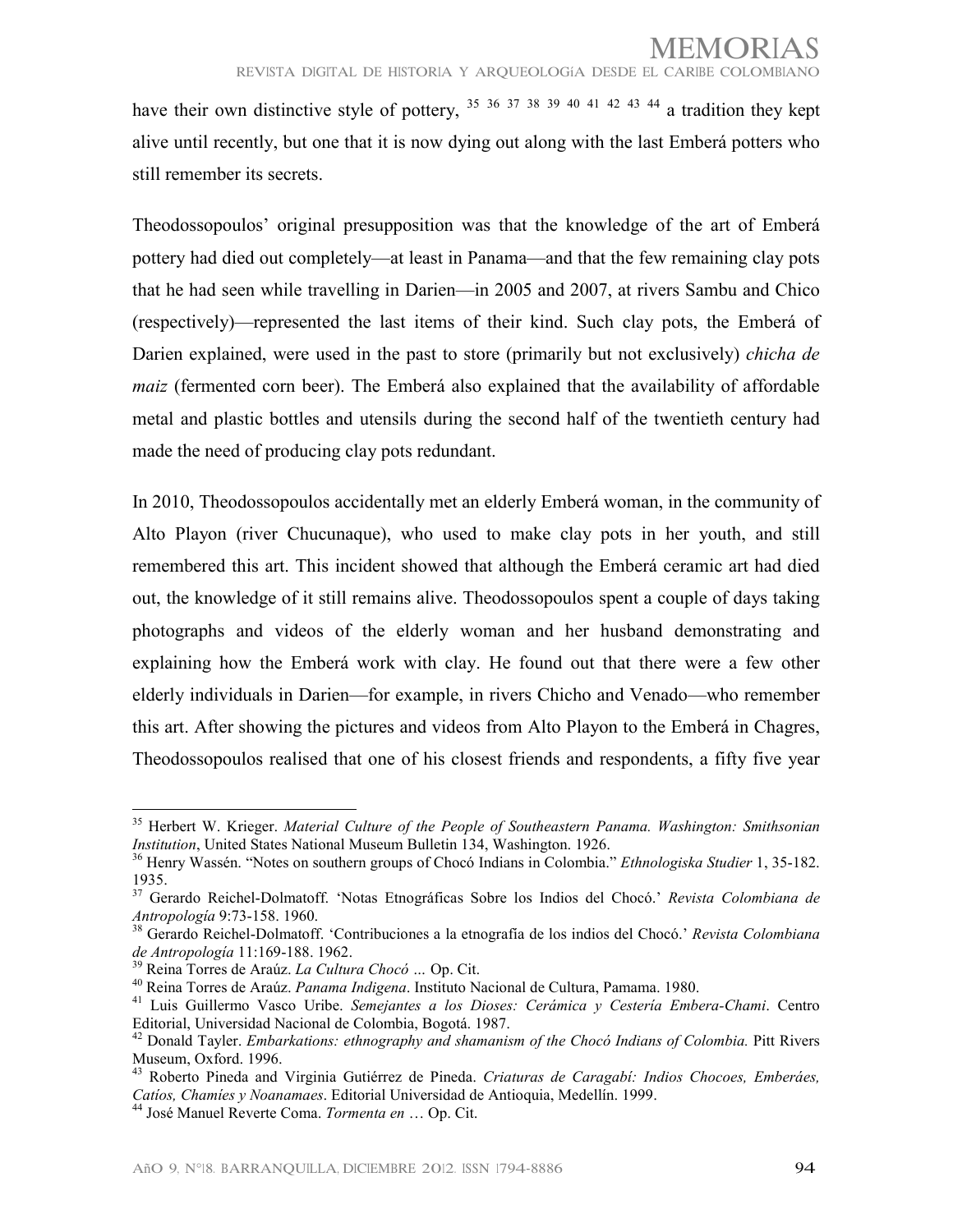old woman from the community of Parara Puru (river Chagres), also remembered very clearly how to work with clay.

In 2011 and 2012, Theodossopoulos and the woman from Parara Puru who is knowledgeable of the Emberá ceramic art, considered that a possible revival of this art can provide the Emberá with a new type of marketable artefacts to be sold to tourists—and complement the already widespread Emberá production of wooden sculptures (from *cocobolo* wood) and weaved baskets (from *chunga* and *nahuala* fibers).<sup>[45](#page-6-2) [46](#page-7-0) [47](#page-7-1)</sup> The lack of appropriate clay deposits in the river Chagres—the Emberá traditionally search for clay on riverbanks—put those plans on hold, but Theodossopoulos still hopes that the incentive of earning cash from the tourist market might revive the ceramic tradition. He has shown several Emberá in the community of Parara Puru in Chagres pictures of older Emberá *zokó*—including some in anthropomorphic shape—photographed by earlier ethnographers.<sup>[48](#page-7-2) [49](#page-7-3) [50](#page-7-4) [51](#page-7-5)</sup> The older Emberá recognised in these pictures a distinctive Emberá art that they remember from their childhood, while the younger argued that items such as the most beautiful anthropomorphic *zokó* could be attractive to tourists. As with the other types of Emberá artefacts, the production of ceramics does not necessarily have to take place in the communities that produce the artefacts: Emberá in remote and relatively impoverished communities in Darien, sell their artefacts to communities that receive tourists; and in this respect tourism has provided impoverished actors—such as women in relatively inaccessible communities—with a valuable source of cash.<sup>[52](#page-7-6)</sup>

<span id="page-8-2"></span><sup>45</sup> Luis Guillermo Vasco Uribe. *Semejantes a …* Op. Cit.

<sup>&</sup>lt;sup>46</sup> Julie Velásquez Runk. 'Wounaan and Emberá Use and Management of the Fiber Palm Astrocaryum standleyanum (Arecaceae) for Basketry in Eastern Panama'. *Economic Botany* 55(1): 72–82. 2001.

<sup>47</sup> Margo M. Callaghan. *Darien Rainforest Basketry: Baskets of the Wounaan and Emberá Indians from the Darién Rainforest in Panamá*. HPL Enterprises, Arizona. 2002.

<sup>&</sup>lt;sup>48</sup> Henry Wassén. "Notes on southern groups ... Op. Cit.

<span id="page-8-0"></span><sup>49</sup> Reina Torres de Araúz. *La Cultura Chocó …* Op. Cit.

<sup>50</sup> Luis Guillermo Vasco Uribe. *Semejantes a …* Op. Cit.

<span id="page-8-1"></span><sup>51</sup> José Manuel Reverte Coma. *Tormenta en* … Op. Cit.

<sup>&</sup>lt;sup>52</sup> France-Lise Colin. "Nosotros no solamente podemos vivir de cultura": Identity, Nature, and Power in the Comarca Emberá of Eastern Panama. Ph.D. dissertation, Carleton University, Ottawa. 2010.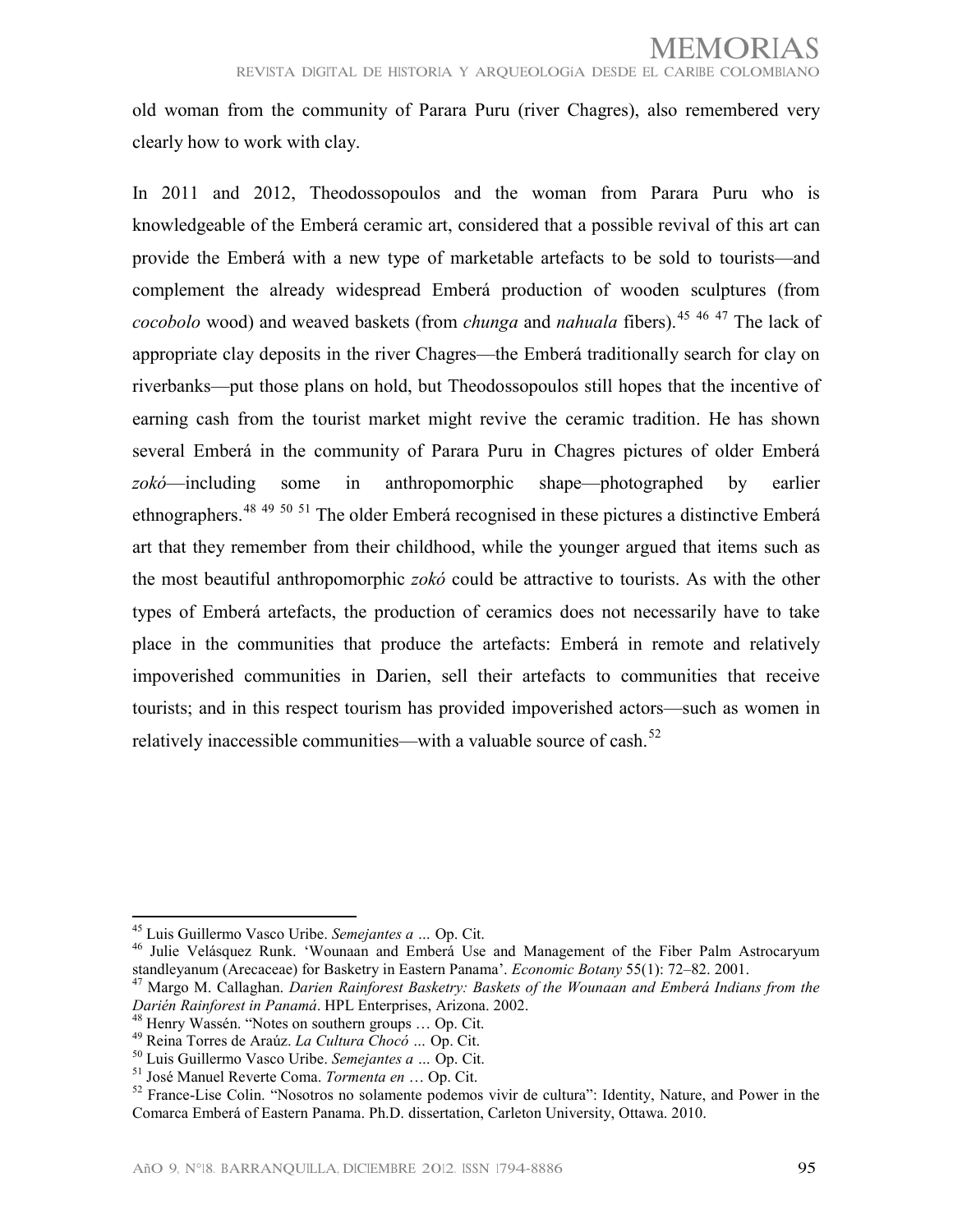## MEMORIAS

<sup>R</sup>EVIST<sup>A</sup> <sup>D</sup>IGITAL <sup>D</sup>E HISTORI<sup>A</sup> <sup>Y</sup> <sup>A</sup>RQUEOLOGí<sup>A</sup> <sup>D</sup>ESDE EL <sup>C</sup>ARIBE <sup>C</sup>OLOMBIANO



Figure 1. Map of the Republic of Panama showing the location of current Emberá Reservations, the area of Venta de Chagres and Parara Puru, and the three major Precolumbian cultural interaction spheres (Map source: Richard Cooke).

#### **Ceramics of the Past**

<span id="page-9-2"></span>!!!!!!!!!!!!!!!!!!!!!!!!!!!!!!!!!!!!!!!!!!!!!!!!!!!!!!!!

Apart from their own ceramic art, the Emberá of Eastern Panama often discover—while hunting or cultivating—fragments of pottery from past eras. The objects that the Emberá discover in such unsuspecting locations—in what now looks as 'pristine' rainforest but was once a densely inhabited landscape—are objects from other ethnic groups that have now disappeared or abandoned their settlements. During fieldwork in Chagres and Darién, Theodossopoulos has been presented many times with pre-colonial and colonial ceramic fragments. His standard advice to the Emberá is to leave those objects where they found them, hoping that in the future archaeologists will record more thoroughly and comprehensively the rich material culture of ancient Eastern Panama.<sup>[53](#page-7-7)</sup> [54](#page-8-0) [55](#page-8-1)

<span id="page-9-1"></span><span id="page-9-0"></span>The vast number of such ceramic fragments in the tributaries of Chucunaque indicates that Eastern Panama was in pre-colonial times heavily populated, albeit by indigenous groups

<span id="page-9-5"></span><span id="page-9-4"></span><span id="page-9-3"></span><sup>53</sup> Richard. G. Cooke. "Cupica (Choco): a Reassessment of Gerardo Reichel-Dolmatoff's Fieldwork in a Poorly Studied Region of the American Tropics." In *Recent Advances in the Archaeology of the Northern Andes*, (eds) Oyuela-Caycedo, A. and Scott Raymond, J. The Institute of Archaeology, University of California, Los Angeles. Monograph 39. Pp. 91-106. 1998.

<sup>54</sup> Juan Guillermo Martín Rincón. 'Panamá La Vieja y el Gran Darién'. *Revista de Arqueología de Panamá la Vieja*. Patronato Panamá Viejo, Panamá, August. CD-ROM. Pp. 230-250. 2002.

<span id="page-9-6"></span><sup>55</sup> Juan Guillermo Martín Rincón, y L. A. Sánchez. 'El Istmo Mediterráneo: Intercambio, Simbolismo y Filiación Social en la Bahía de Panamá, durante el Período 500-1000 D.C.' *Revista de Arqueología del Área Intermedia* 7: 113-122. 2007.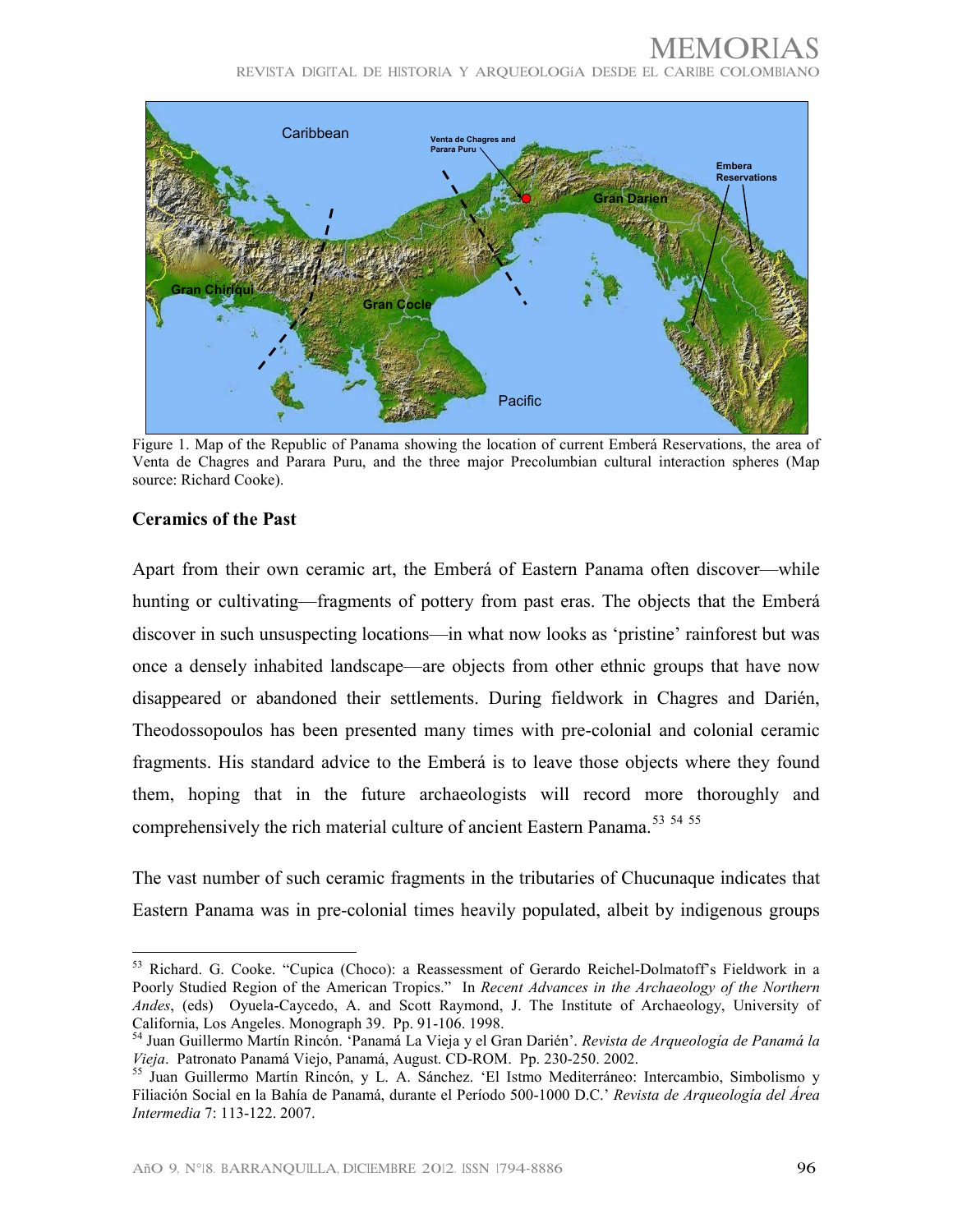that have now been extinct due to the violent nature of European colonisation in the sixteen century and the subsequent spread of European disease.<sup>[56](#page-8-2)</sup> <sup>[57](#page-9-0)</sup> <sup>[58](#page-9-1)</sup> The Emberá are aware that the pieces of ceramics that they discover on their land are from the indigenous people of the past—as much as they are aware of their own recent colonisation of certain parts of Darien, such as the Westernmost tributaries of Chucunaque, which were until the early twentieth century settled by Kuna,<sup>[59](#page-9-2)</sup> with the Embera arriving in the second part of the twentieth century, and in some rivers after the  $1960s$  $1960s$  $1960s$ .<sup>60</sup>

In such a recently settled (by the Emberá) tributary of river Chucunaque, river Ucurganti, and in particular in the outskirts of the community of Tortuga, Theodossopoulos witnessed in 2010 evidence of earlier settlement in an accidental dig. The local Emberá were digging a trench<sup> $61$ </sup> in the yard of a newly erected Church, part of missionary work sponsored by the Church of Christ (a non-charismatic, evangelistic, but not evangelical protestant Church, with missionary activity in Panama). The US-born pastor who was organising the building of the church was interested in archaeology, and invited Theodossopoulos to have a look at the site. Theodossopoulos, in turn, shared this evidence with Mendizábal, an archaeologist from Panama City, who remarked that records of ancient remains at such depth in Darien are highly unusual because they are impossible to reach during archaeological surveys. These remains were found in an archaeological stratum, presumably a habitation layer, with a charcoal/burned earth matrix 2 feet deep, beneath 5 feet of alluvial deposits. They were pottery fragments that lacked painted decoration, but instead display plastic decorations that include incisions, modelling and appliqué, techniques typical of known Darien<sup>[62](#page-9-5)</sup> ceramic

<sup>56</sup> Sauer, Carl. *The Early Spanish Main*. University of California Press. Berkeley. 1966.

<sup>57</sup> Kathleen Romoli. *Los de la Lengua de Cueva: Los Grupos Indígenas Del Istmo Oriental en la época de la Conquista Española.* Ediciones tercer Mundo, Bogotá. 1987.

<sup>58</sup> Joaquín García Casares. *Historia del Darién: Cuevas, Cunas, Españoles, Afros, Presencia y Actualidad de los Chocoes*. Editorial Universitaria, Carlos Manuel Gasteazoro, Panama. 2008.

<sup>59</sup> James Howe. *A People Who Would Not Kneel: Panama, the United States and the San Blas Kuna*. Washington: Smithsonian Institution Press. 1998.

<sup>60</sup> Peter H. Herlihy. 'A Cultural Geography … Po. Cit.

 $^{61}$  At coordinates 18 P 199910 937252 (WGS84 Datum)

<span id="page-10-0"></span><sup>&</sup>lt;sup>62</sup> Darien province lies within an archaeological region known as Gran Darien. As a concept, Gran Darien describes a "cultural interaction sphere" or one of three different "semiotic tradition zones" in which the country has been divided in Precolumbian times [see: Richard G. Cooke. Panamá: Region Central. Vínculos, *Revista de Antropología del Museo Nacional de Costa Rica*. Vol. 2, No. 1. Pp. 122- 140. 1976. P. 122; Richard G. Cooke, Richard, G. Archaeological Research in Central and Eastern Panamá: A Review of Some Problems. In *The Archaeology of Lower Central America*. Lange, F. W. and Stone, D. Z. Eds. A School of American Research Book, Advanced Seminar Series. University of New Mexico Press, Albuquerque. Pp. 263-305. 1984. P. 263-265]; it was created together with Gran Cocle and Gran Chiriquí to try to order,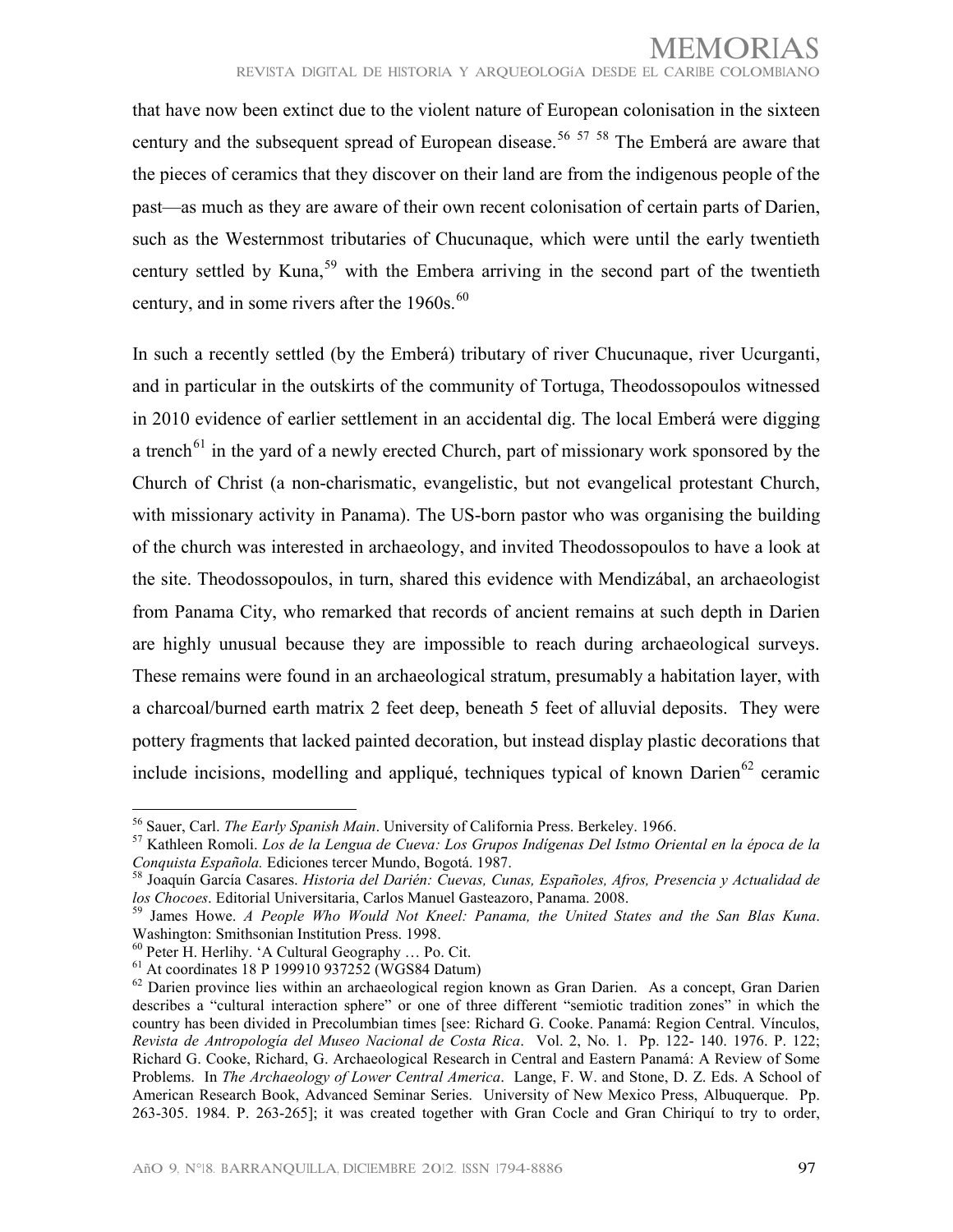assemblages,<sup>[63](#page-9-6) [64](#page-10-0)</sup> even if the motifs seen in this sample were unknown or seldom seen, a fact which precluded a precise dating of the feature or the shreds.



Figure 2. Five feet deep layer of ancient settlement in Tortuga, River Ucurganti.

understand and explain the cultural diversity evident in the Panamanian Precolumbian archaeological record. Of the three zones or regions, Gran Darien is the one least studied by archaeologists due to – principally – practical and logistical factors such as difficulty of access, a dense forest cover and recently, armed conflict. Gran Darien covers both Atlantic and Pacific coastlines, extending from Chame in western Panama Province, to the western shores of the Gulf of Uraba in Colombia.

!!!!!!!!!!!!!!!!!!!!!!!!!!!!!!!!!!!!!!!!!!!!!!!!!!!!!!!!!!!!!!!!!!!!!!!!!!!!!!!!!!!!!!!!!!!!!!!!!!!!!!!!!!!!!!!!!!!!!!!!!!!!!!!!!!!!!!!!!!!!!!!!!!!!!!!!!!!!!!!!!!!!!!!!!

<sup>63</sup> Robert Drolet. Cultural Settlement along the Moist Caribbean Slopes of Eastern Panama. PhD Dissertation, University of Illinois at Urbana-Champaign. 1980.

<span id="page-11-0"></span><sup>64</sup> Tomás Mendizábal. Panama Viejo: an analysis of the construction of archaeological time in Eastern Panama. PhD Dissertation, University of London. 2004.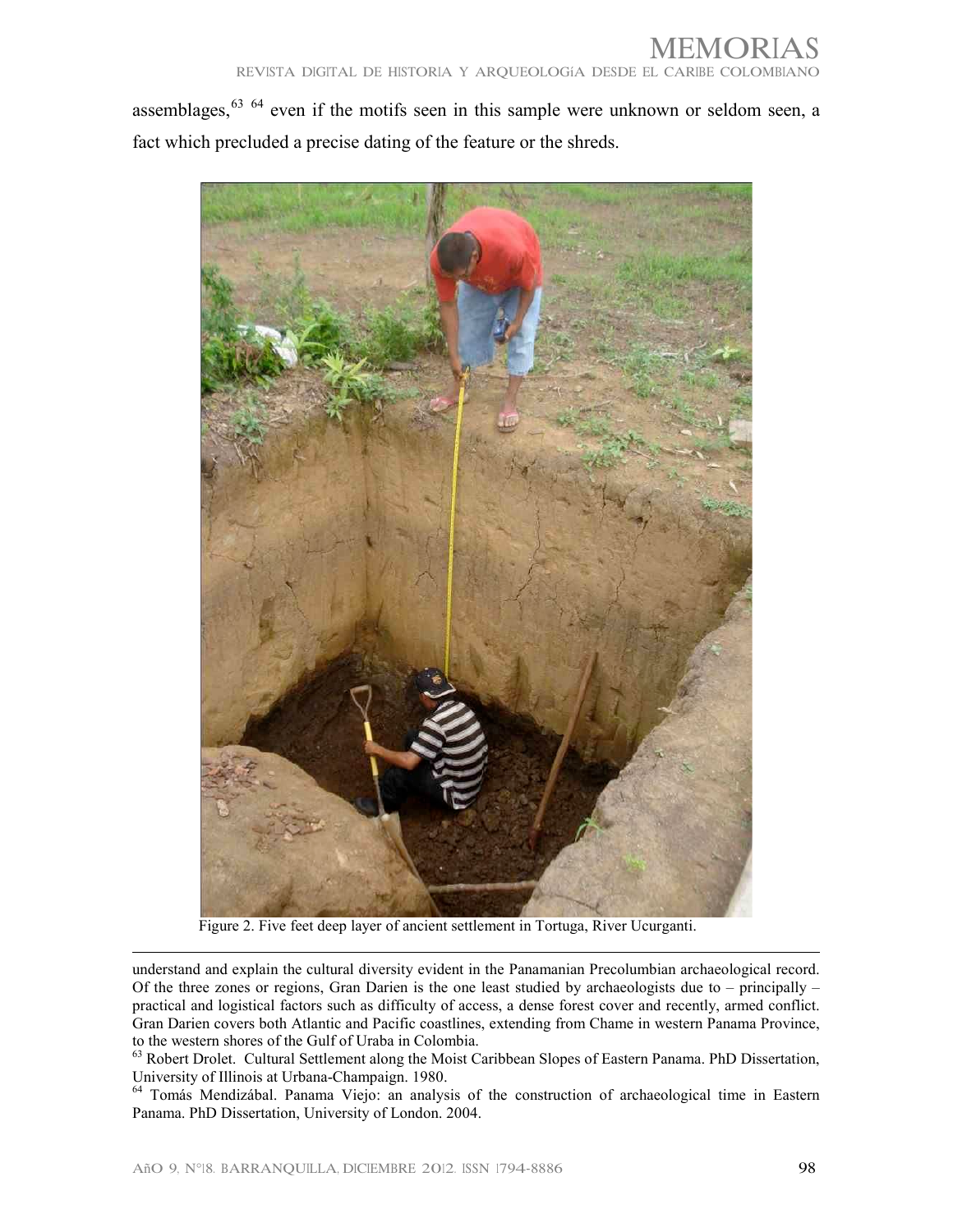In the days following this event, Theodossopoulos was invited to speak at a community gathering at Tortuga. He was encouraged by the Emberá leaders to explain to the other Emberá living in the community the importance of maintaining—and not selling or breaking—ancient pots that are found in their lands. Theodossopoulos, the pastor of the Church of Christ, and the Emberá considered the possibility of erecting a traditional Embera house to serve as a museum, where broken and unbroken pottery discovered in the vicinity will be stored in the future. The Emberá of Tortuga hoped that such a museum will serve as an attraction to Western travellers interested in ecotourism. However, the distance of the community—eight hours of travelling by dugout canoe—from the main road arteries of Darien, makes such dreams particularly difficult to become realised. Nevertheless, this incident shows that the possibility of developing some form of tourism is seen very favourably by the Emberá leadership in Darien—even among very inaccessible communities<sup>[65](#page-10-0)</sup>—and that the archaeology of Darien (which remains so far underdeveloped) is imagined as an attraction to aid tourism development.

<span id="page-12-0"></span>

Figure 3. Ceramic fragments found at Rio Ucurganti.

<sup>65</sup> Dimitrios Theodossopoulos. 'Encounters with authentic Embera culture in Panama.' *Journeys* 8 (1-2), 93- 115. 2007.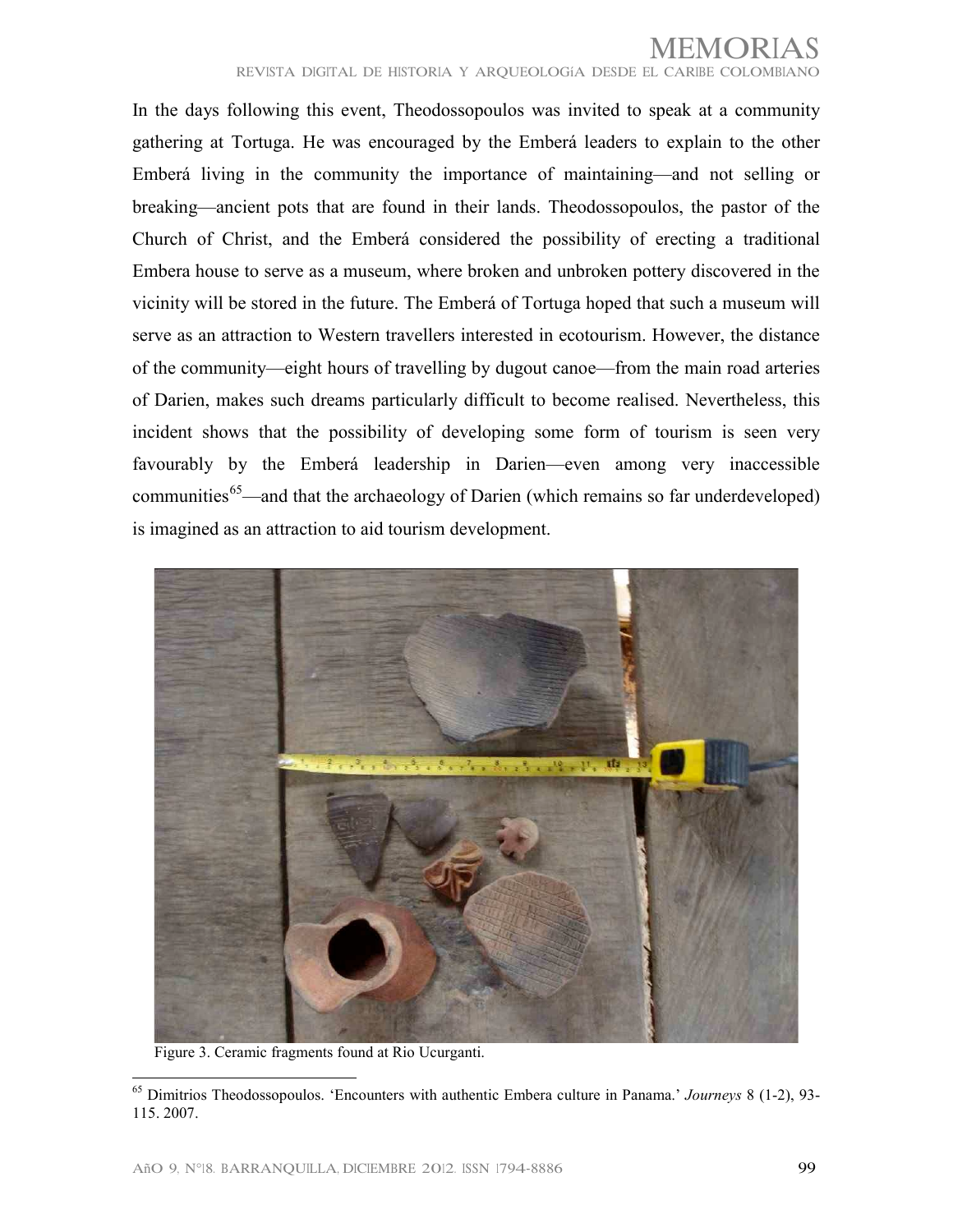Three years earlier, in 2007, Theodossopoulos, while travelling in Darien with archaeologists Mark Horton and Carlos Fitzgerald, witnessed another archaeological site<sup>[66](#page-11-0)</sup> on the banks of river Chico close to Yaviza. Horton and Fitzgerald, in their unpublished report, explained that this was a large (250 m long), deeply stratified Precolumbian site, buried deep beneath alluvial deposits that had been exposed by river erosion on its banks. The site yielded numerous artefacts, including apparently complete pots, many pottery sherds and worked stone implements, and was a rather important find, as there are no known sites this deep into Darien which can offer detailed and deep stratification. Sites such as the one reported by Horton and Fitzgerald provide opportunities for obtaining varied pottery types and establishing detailed ceramic chronologies, a goal archaeologists have sought for decades, as it may help better understand the Precolumbian history of Gran Darien.

The Emberá in river Chico, as the Emberá in river Ucurganti, were very much aware that the annual inundation of 'their' rivers uncovers ceramic pots from the river banks, most of which fall and break, creating debris fields that are carried away by the next inundation the following year. Such observations, as we will see in the next section, can guide future archaeological research, which has lots to gain from taking seriously local indigenous knowledge, 'the indigenous archaeologies' of Darien.

#### <span id="page-13-2"></span><span id="page-13-1"></span><span id="page-13-0"></span>**'Re-discovering' Venta de Chagres**

<span id="page-13-10"></span><span id="page-13-9"></span><span id="page-13-8"></span>!!!!!!!!!!!!!!!!!!!!!!!!!!!!!!!!!!!!!!!!!!!!!!!!!!!!!!!!

<span id="page-13-7"></span><span id="page-13-6"></span><span id="page-13-5"></span><span id="page-13-4"></span><span id="page-13-3"></span>In the Chagres river valley, where Theodossopoulos has been working over the last seven years, the Emberá have come across many sites of previous human settlement, and share stories about them. The Chagres river valley archaeological landscape is better known than that of Darién however, representing layers of colonisation by Amerindian, European and African settlers; the Emberá themselves being the most recent successors [and guardians] of this land. In April 2012, Theodossopoulos, following the advice of the Embera, visited a little island completely covered with broken ceramics. This island, which the Emberá call 'Isla Roja' emerges out of the lake only when the water level is low.

<span id="page-13-11"></span><sup>66</sup> Around coordinates 18 P 205077 902424 (WGS84 Datum). See: Horton, Mark, Carlos Fitzerald, and Dimitrios Theodossopoulos. 'Darien Rivers Project: Report of Reconannaisance of Rio Chico and Rio Tuirre, Darien'. Unpublished report. 2007.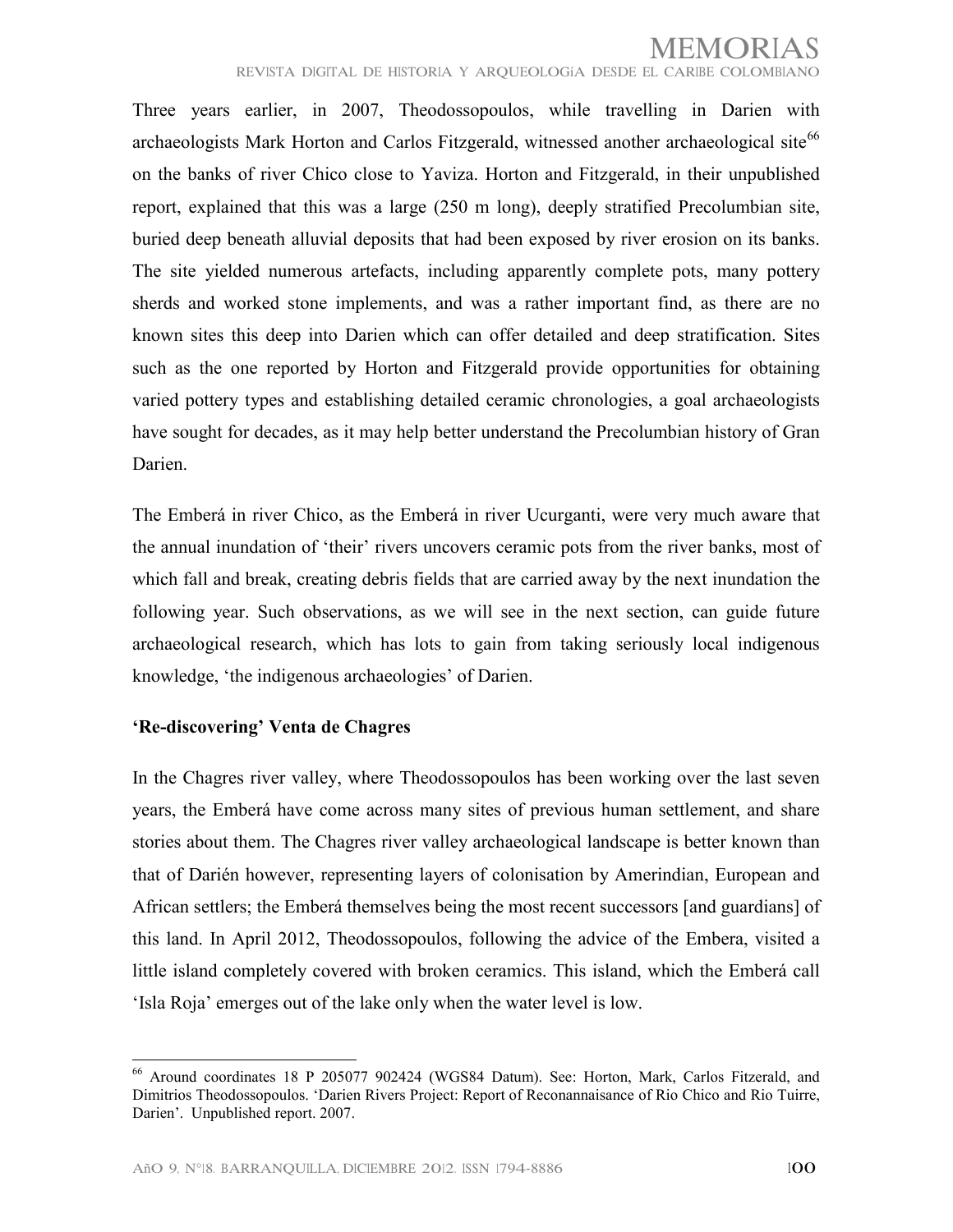A few days later, Theodossopoulos visited the 'Isla Roja' again, this time accompanied by Mendizábal, with the explicit intention of surveying the site. Mendizábal, an expert in precolonial and colonial ceramics, immediately identified the broken artefacts as principally ceramic roof tiles and several other types of  $16<sup>th</sup>$  century wares, such as tin enamelled earthenwares (like Panamanian *majolicas* and the type known as Columbia plain), stonewares and olive jars.<sup>[67](#page-12-0) [68](#page-13-0) [69](#page-13-1) [70](#page-13-2) [71](#page-13-3) [72](#page-13-4)</sup>

What is most interesting, however, is that Isla Roja lies immediately to the south of the ancient course of the Chagres river – on its eastern bank – exactly on the route of the Camino Real, a small part of which is now submerged under the water of Alajuela Lake.<sup>[73](#page-13-5)</sup> Isla Roja turns out to be the site of the ancient town known as Venta de Chagres,  $74$  which was one of the various stopovers or rest stops along the Camino Real, the road linking Panamá City and – originally – the town of Nombre de Dios, and then Portobello after 1597.[75](#page-13-7) [76](#page-13-8) [77](#page-13-9) [78](#page-13-10) [79](#page-13-11) [80](#page-13-9) [81](#page-13-10)

<sup>67</sup> Kathleen Deagan. Artifacts of the Spanish Colonies of Florida and the Caribbean, 1500 - 1800. Vol 1. Smithsonian Institution. Washington. 1987.

<sup>68</sup> Beatriz Rovira. 'La cerámica histórica en la ciudad de Panamá: tres contextos estratigráficos'. In *Recent Developments in Isthmian Archaeology*, (ed.) F. Lange. British Archaeological Reports, International Series, Oxford. Pp. 288-315. 1984.

<sup>69</sup> Beatriz Rovira. 'Hecho en Panamá: la manufactura colonial de mayólicas'. *Revista Nacional de Cultura*, Panamá 27: 67-85. 1997.

<sup>70</sup> Beatriz Rovira. 'Presencia de mayólicas panameñas en el mundo colonial. Algunas consideraciones acerca de su distribución y cronología'. *Latin American Antiquity* 12(3): 291-303. 2001.

<sup>71</sup> Beatriz Rovira. 'Caracterización química de cerámicas coloniales del sitio de Panamá Viejo. Resultados preliminares de la aplicación de activación neutrónica experimental.' *Canto Rodado* 1: 101-131. Panamá. 2006.

<sup>72</sup> Beatriz Rovira and J. Mojica. *Encrucijada de estilos: la mayólica panameña. Gustos cotidianos en el Panamá colonial (Siglo XVII)*. Canto Rodado 2:69-100. Panamá. 2007.

<sup>73</sup> Which originated by the damming of the Chagres in 1935.

<sup>74</sup> Located at coordinates 17 P 656368 1020735 (WGS84 Datum).

<sup>75</sup> Alfredo Castillero Calvo. 'El transporte transístmico y las comunicaciones regionales.' In *Historia General de Panamá*, Volume I Tome I. Comité Nacional del Centenario de la República de Panama. Pp. 355-398. 2004.

<sup>76</sup> Luz Graciela Joly and B. Bohn II. 'Patrones de construcción del Camino de Cruces y el Camino Real y su relación histórica.' In *Actas del V Simposium Nacional de Antropología, Arqueología y Etnohistoria de Panamá*. Universidad de Panamá. Pp. 323-356. 1978.

<span id="page-14-1"></span><sup>77</sup> Ronald Dennis Hussey. 'Caminos Coloniales en Panamá.' In *Revista Lotería*. No. 60. Lotería Nacional de Beneficencia. Panamá. Pp. 104-126. 1960.

<sup>78</sup> María del Carmen Mena García. 'La sociedad de Panamá en el siglo XVI.' Publicaciones de la Excelentísima Diputación Provincial de Sevilla. Sección Historia. V Centenario del Descubrimiento de América. Número 3. Sevilla. 1984.

<span id="page-14-0"></span><sup>79</sup> María del Carmen Mena García. 'La ciudad en un cruce de caminos: Panamá y sus orígenes urbanos.' Publicaciones de la Escuela de Estudios Hispanoamericanos. Sevilla. 1992.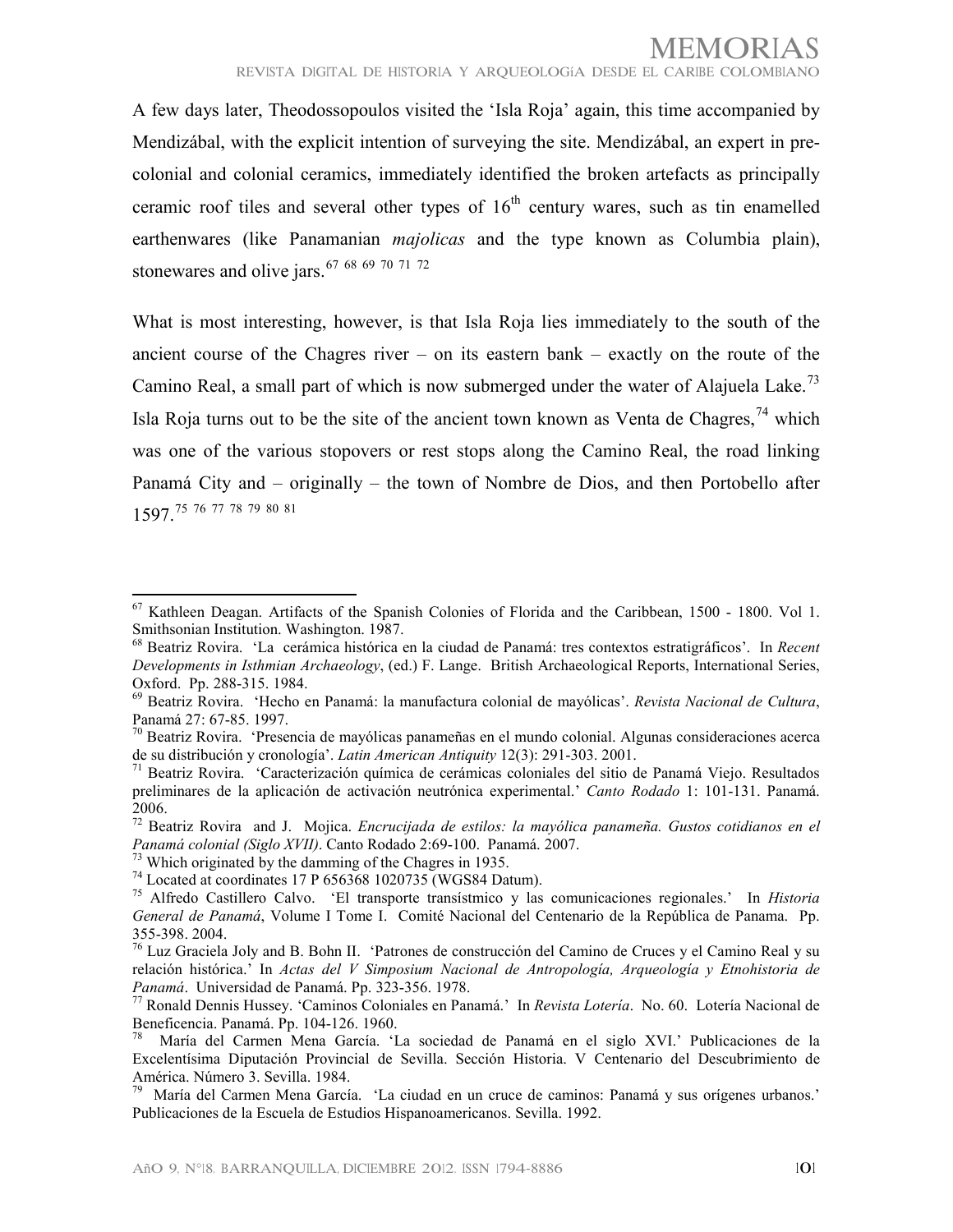Portobelo Boqueron S. Franco equent San co San Juan Indigs  $\overline{d}$ e Venta de Chagre La Trinida Cruces S. Cabetana<br>de la Gorgona oiqua enta Camililla Barbacoa Pico R San Christobal Enrique de Chepo & de Pacora  $R$  de Panamá ucumen vieja Naos Oct Flamenco's Bl Caymito Perico Venados R.de Pacora <sup>ra</sup> chico Chorrera

Figure 4. Fragment of Map of Tierra Firme or Castilla de Oro (Panama) in 1785, by Don Juan Lopez, showing the route of the Camino Real from Panama City to Portobelo, and the Chagres river (Source**:**  Bibliothèque nationale de France, département Cartes et plans, GE SH 18 PF 143 DIV 10 P 6).

The Camino Real is the overland trail that connected the terminal cities on both oceans across the isthmus, Panamá on the Pacific and Nombre de Dios on the Atlantic. Its passage was swifter but much more expensive than travelling along the Camino de Cruces – the cheaper, longer, safer, more comfortable and better historically known route – which connected the same destinations but through a mixed terrestrial and fluvial way along the Chagres river. They were both used from the third decade of the  $16<sup>th</sup>$  century onwards, when the Camino Real was simply an open path through the jungles until it was partially paved at the end of the century.<sup>[82](#page-13-11)</sup> These trails were crucial in maintaining the commercial, tributary and political links between Spain and its South American empire, and witnessed the passing of over 60% of all the gold and silver taken to Europe in the  $16<sup>th</sup>$  and  $17<sup>th</sup>$ centuries,<sup>[83](#page-14-0)</sup> especially so over the Camino Real which was designated as the only possible

!!!!!!!!!!!!!!!!!!!!!!!!!!!!!!!!!!!!!!!!!!!!!!!!!!!!!!!!!!!!!!!!!!!!!!!!!!!!!!!!!!!!!!!!!!!!!!!!!!!!!!!!!!!!!!!!!!!!!!!!!!!!!!!!!!!!!!!!!!!!!!!!!!!!!!!!!!!!!!!!!!!!!!!!!

<sup>80</sup> Christian Strassnig. 'Rediscovering the Camino Real of Panama: Archaeology and Heritage Tourism Potentials'. *Journal of Latin American Geography* 9 (2): 159-168. 2010.

<span id="page-15-2"></span><span id="page-15-1"></span><span id="page-15-0"></span><sup>81</sup> Edwin Webster. 'El Sitio de Venta de Chagres'. In *Actas del IV Simposium Nacional de Antropología, Arqueología y Etnohistoria de Panamá, 1973*. Universidad de Panamá. 1973. English version in http://www.indrakeswake.co.uk/Society/Research/ventadechagre.htm accessed on 09/05/2012.

<span id="page-15-3"></span><sup>82</sup> María del Carmen Mena García. 'La ciudad en ... Op. Cit. P. 208.

<span id="page-15-4"></span><sup>83</sup> Alfredo Castillero Calvo. El transporte transístmico … Op. Cit. P. 356.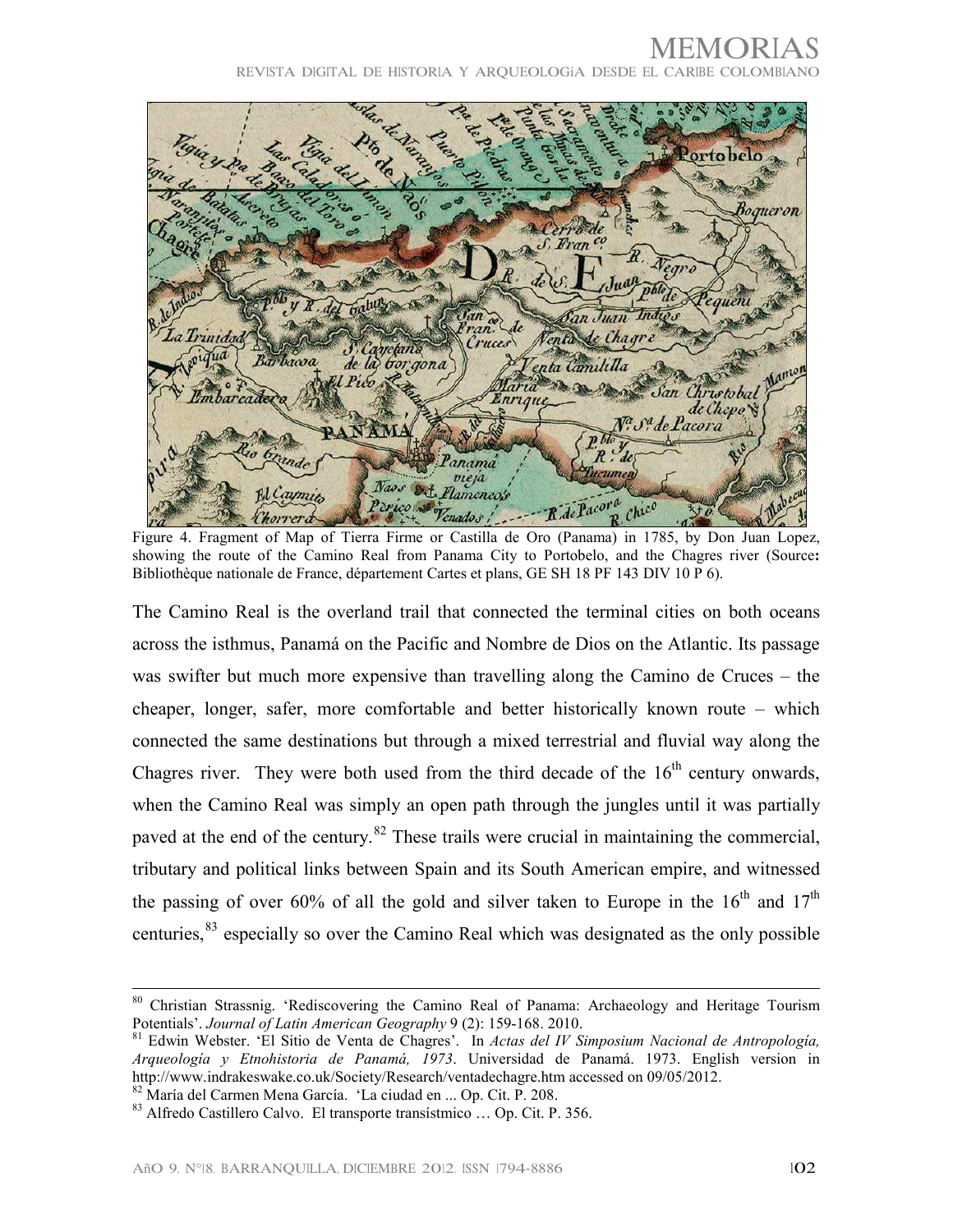route for the royal treasure in 1587.<sup>[84](#page-14-1) [85](#page-15-0)</sup> Although there existed a maintenance crew for the upkeep of the Camino Real, it was never fully paved.<sup>[86](#page-15-1)</sup>



Figure 4. Theodossopoulos, Antonito Zarco and Mendizábal on Isla Roja or Venta de Chagres.

Venta de Chagres was described by Francis Drake, who pillaged the town in February  $1573$ .<sup>[87](#page-15-2)</sup> The account describes the town as having "forty or fifty houses, which had both a Governor and other officers and some fair houses, with many storehouses large and strong for the wares, which brought thither from Nombre de Dios, by the river of Chagres, so to be transported by mules to Panama: beside the Monastery, where we found above a thousand bulls and pardons, newly sent from Rome".<sup>[88](#page-15-3)</sup> The pirates were in town for about an hour and half, had a chance to impress "three gentlewomen" – Spanish ladies on their way to Nombre de Dios – with Drake's charm, and got "some good pillage", leaving just before dawn.[89](#page-15-4)

Webster thinks that to some degree, the raiders could have exaggerated the scale of the town, as they were extremely busy during the night to come away with exact details of its

<sup>84</sup> María del Carmen Mena García. 'La sociedad ... Po. Cit. P. 164

<sup>85</sup> Alfredo Castillero Calvo. El transporte transístmico … Op. Cit. P. 361.

<span id="page-16-3"></span><sup>86</sup> María del Carmen Mena García. 'La ciudad en ... Op. Cit. P. 208.

<span id="page-16-0"></span><sup>&</sup>lt;sup>87</sup> Although he refers to it as Venta de Cruces, it becomes clear from the description and later Spanish documents that it is in fact Venta de Chagres.

<span id="page-16-1"></span><sup>88</sup> Philip Nichols. *Sir Francis Drake Revived*. Nicholas Bourne Publishers. London. 1653.

<span id="page-16-2"></span><sup>89</sup> Ibídem. P. 64-5.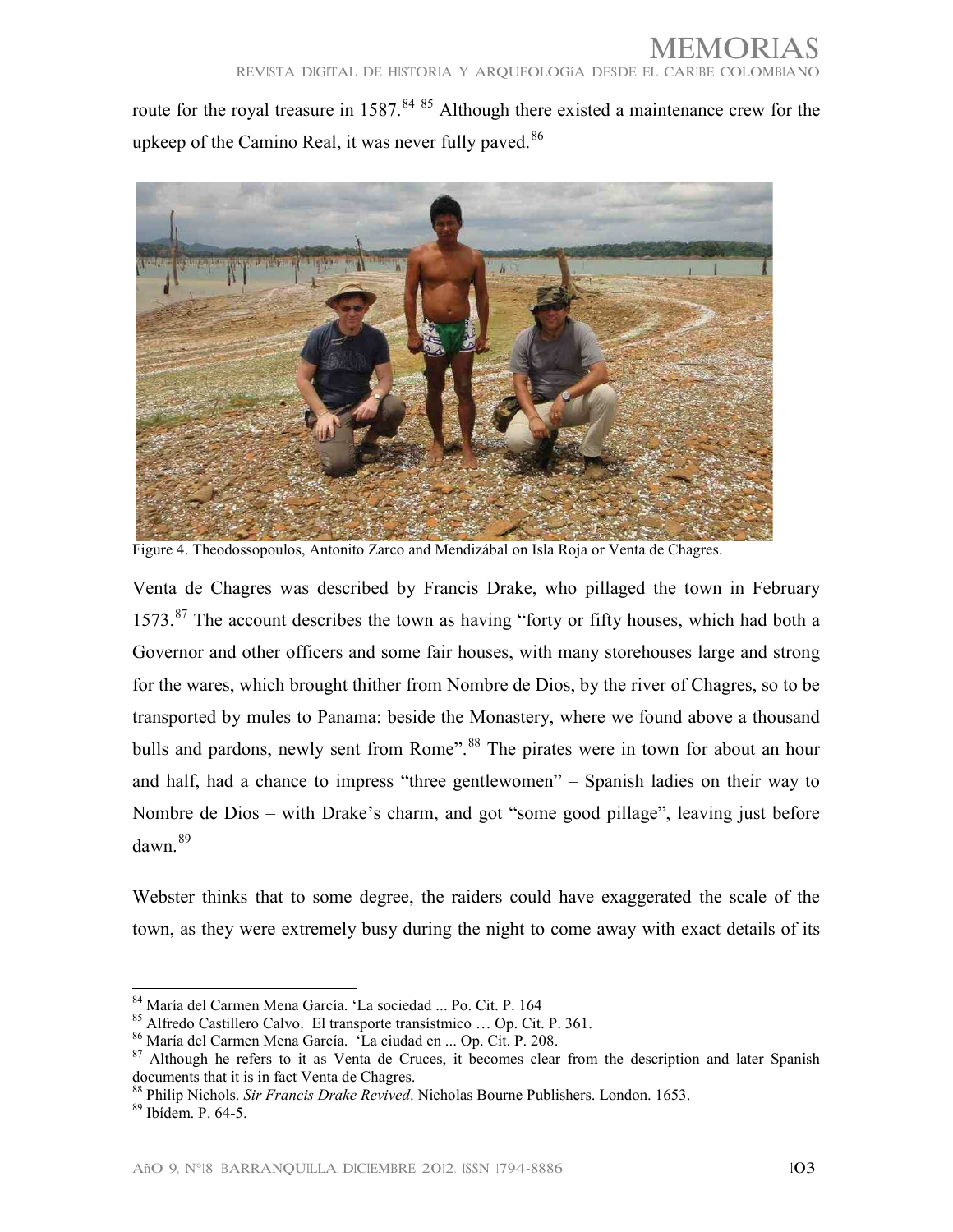characteristics.<sup>[90](#page-15-1)</sup> However he continues, the impression of a well-established, prosperous community is probably correct. This agrees with what the authors of this article observed in the field. Although there are no above ground structural remains left in Venta de Chagres, there is the surface scatter of roof tiles and to a lesser extent pottery, that covers a roughly V-shaped area of about 1400 m<sup>2</sup>, with each leg of the V measuring up to 60 m.<sup>[91](#page-16-0)</sup> There is evidence then of a sizable and long established occupation and the fact that the roof tiles are still there – the upper layers of a stratified collapsed house – indicates that although the varying water levels of the lake have probably eroded much of the outskirts of the town, its core could still be relatively intact. The authors even found evidence of recent looting in the form of pits dug by treasure hunters, a nefarious activity that goes back to the mid  $20<sup>th</sup>$ century<sup>[92](#page-16-1)</sup> and negatively impacts the archaeological and touristic potential of the site.

Little is heard again of the story of Venta de Chagres in the documentary sources. One of the last Spanish maps to show it as an occupied site is that of Juan Lopez in 1785 (Carta Marítima del Reino de Tierra Firme u Castilla del Oro). It probably lost importance after

the Panamanian route was abandoned in 1739 in preference for the Cape Horn route to deliver the silver and gold train to Spain. Although the Camino Real continued to be used as a local transportation route, it was completely abandoned after 1855 when the Panama Railroad was built.<sup>[93](#page-16-2)</sup>

<span id="page-17-4"></span>The Emberá took Mendizábal and Theodossopoulos to one of the North-eastern banks of the lake, where a portion of the Camino Real can be seen in good condition. Here one can see its full paved width of between 1.2 to 1.5 m, aligned by "*piedras maestras*" or master stones, which are larger slabs of rock buried on their sides that guide the trail and provide "walls" for its



Figure 5. Antonito Zarco on the Camino Real

<sup>!!!!!!!!!!!!!!!!!!!!!!!!!!!!!!!!!!!!!!!!!!!!!!!!!!!!!!!!</sup> <sup>90</sup> Edwin Webster. 'El Sitio … Op. Cit.

<span id="page-17-0"></span> $91$  During the field visit in April 2012, up to 8800 m<sup>2</sup> of the former hill, now island, where Venta de Chagres stood, were above the waters of Lake Alajuela.

<span id="page-17-1"></span><sup>92</sup> Edwin Webster. 'El Sitio … Op. Cit.

<span id="page-17-3"></span><span id="page-17-2"></span><sup>93</sup> Alfredo Castillero Calvo. El transporte transístmico … Op. Cit. P. 382.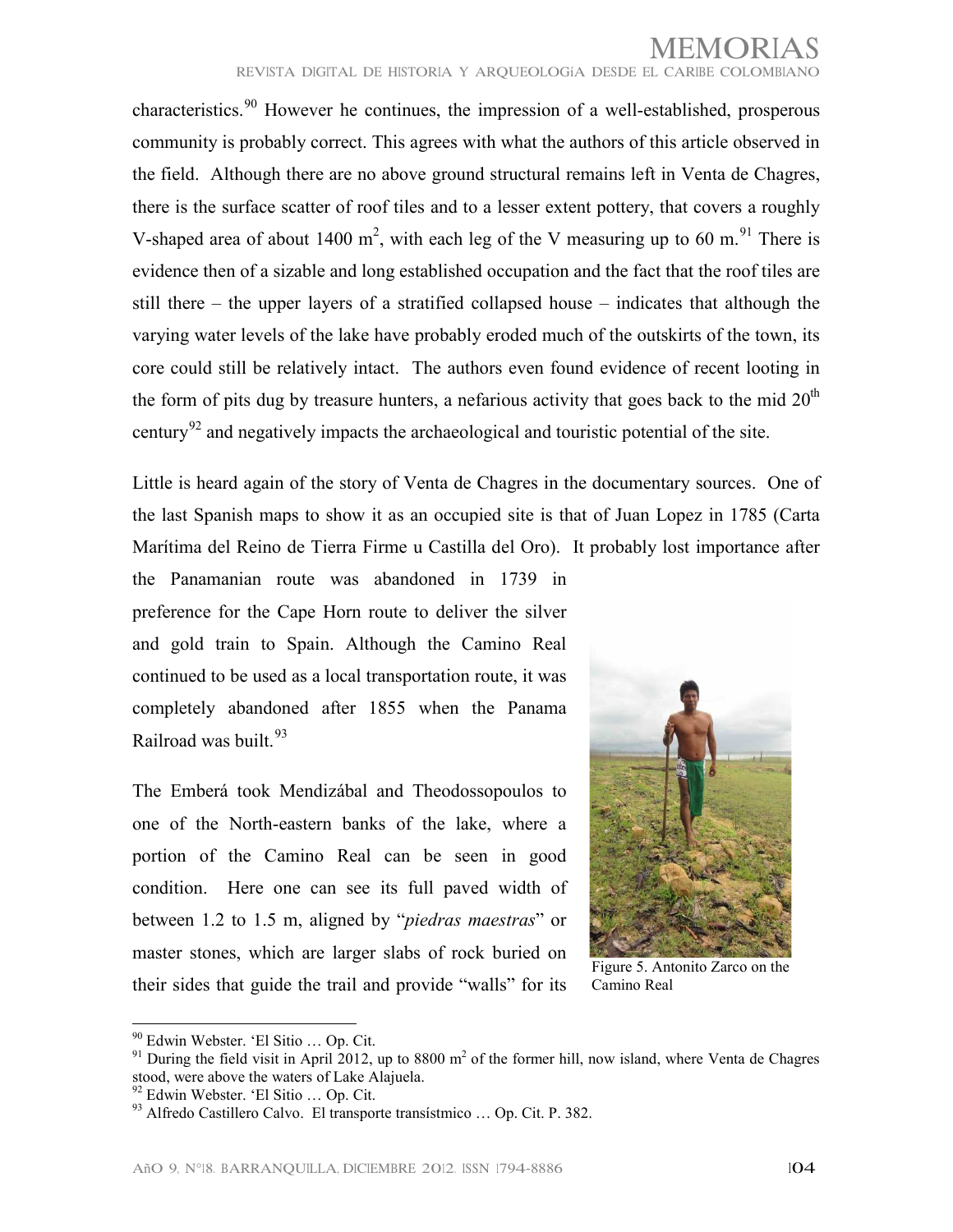inner fill of irregularly shaped boulders of the same stone.<sup>[94](#page-16-3)</sup> At this point the Camino divides into two stone paths just before the top of a small hill, which may very well be the town of San Juan, approximately 120 meters from the Northern edge of the bank,  $95$  and on the southern flanks of San Juan hill. The main (and wider) trail continues northeast probably towards the Caribbean coast, and the narrower path (between 60 and 90 cm) heads northwest to an old riverbed.



Figure 6. Antonito Zarco on the narrower subdivion of the Camina (towards San Juan)

The Emberá are interested in knowing more about the history of the Camino Real. Lake Alajuela is the water avenue they use to bring groups of international tourists to their communities. 'Many tourists are interested to see the Camino', said Antonito Zarco, the leader responsible for tourism in the community of Parara Puru. A short stop that allows the tourists a glimpse of the Camino Real can enhance the growing appeal of tourism in Chagres, adding an element of archaeology to what is currently advertised as an 'indigenous' experience. Strassnig has recognised the tourism potential of the Camino Real,  $96$  without referring to the Emberá and Emberá tourism, which is already developed in the area.

<span id="page-18-0"></span>Independently of the possibility of including Venta de Chagres in the tourist itinerary, knowledge about the past, and in particular the past of the Chagres region, is vital to the Emberá. As we mentioned before, the Emberá aspire to become tourist guides—not mere entertainers—and to control the narratives about their culture and its representation.<sup>[97](#page-17-2)</sup> [98](#page-17-3) While guiding tourists in their landscape—in dugout canoes or by foot—the Emberá understand the need and importance of articulating a story about their landscape and its history. Before the cultural presentations that they are perform for the tourists that visit their communities, an Emberá leader always undertakes the responsibility to deliver a

<span id="page-18-7"></span><span id="page-18-2"></span><span id="page-18-1"></span><sup>&</sup>lt;sup>94</sup> See: Christian Strassnig. 'Rediscovering the ... Op. Cit.

<span id="page-18-3"></span><sup>&</sup>lt;sup>95</sup> At coordinates 17 P 657339 1022218

<span id="page-18-4"></span><sup>96</sup> Christian Strassnig. 'Rediscovering the … Op. Cit.

<sup>97</sup> Dimitrios Theodossopoulos. Emberá indigenous… Op. Cit.

<span id="page-18-6"></span><span id="page-18-5"></span><sup>98</sup> Dimitrios Theodossopoulos. Indigenous tourism… Op. Cit.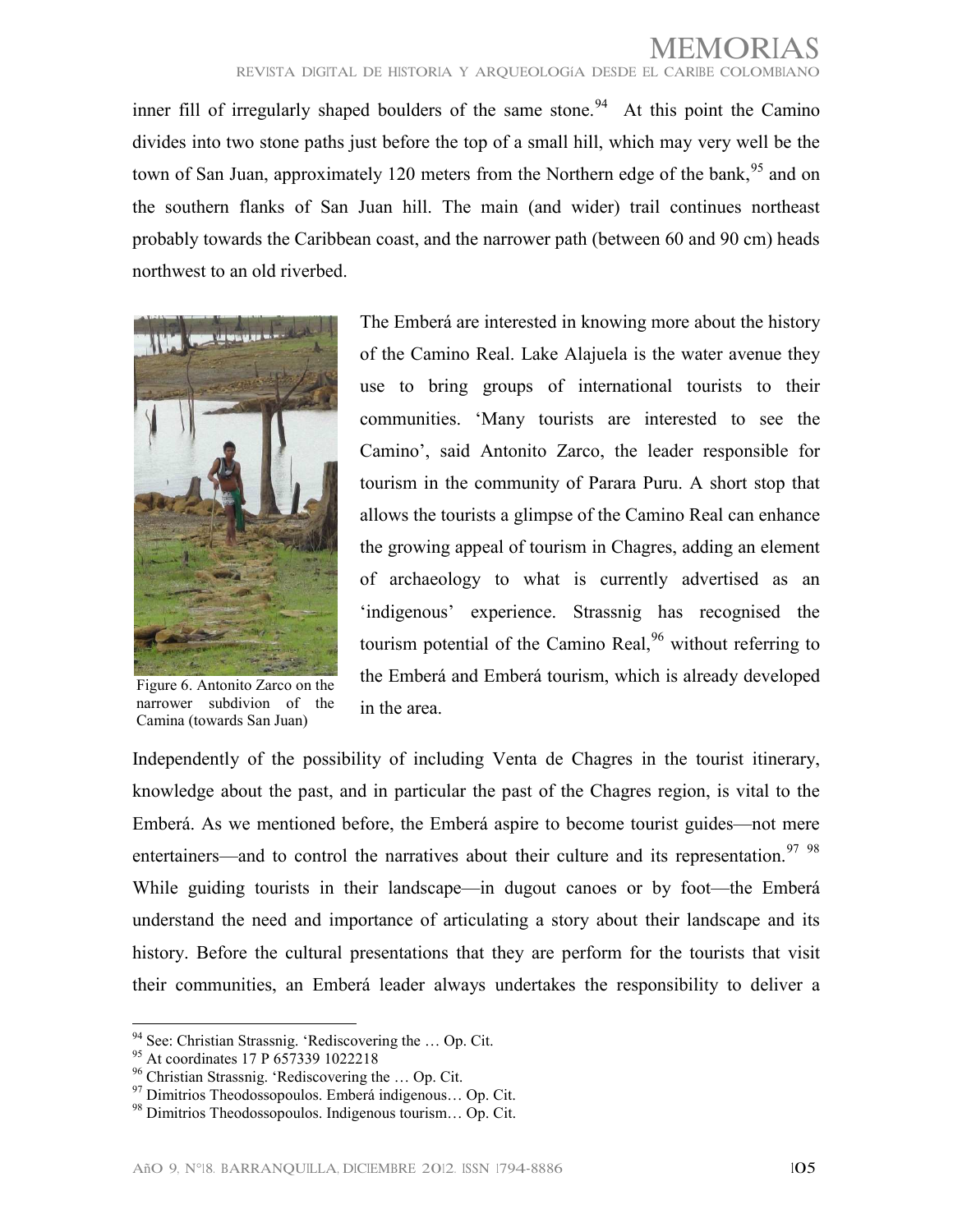speech (*charla, explicacion*), which introduces the tourists to the basics of Emberá culture, lifestyle, attire, and methods of artefact construction. In the context of this speech, and especially during the question time that follows the speech, the Emberá have to satisfy the historical curiosity of their visitors, and offer precise answers in a confident manner.<sup>[99](#page-17-4)</sup> It is in such contexts, that knowledge about history and archaeology is important for the negotiation of Emberá representation.

#### **Tourism, visibility and indigenous archaeology**

Christian Strassnig, in a recent article entitled 'Rediscovering the *Camino Real* of Panama: Archaeology and Heritage Tourism Potentials', provides a short account of the condition of this ancient transportation route and outlines its history. The use of the term 'rediscovering' in his title has inspired our use of the same term in ours, which we have put within quotation marks, in an attempt to challenge the assumption that knowledge about the past is the sole privilege of Western academia. As we have shown in this article, indigenous actors, such as the Emberá, are in many cases, the first to 'discover' the material remains of the past. It is also interesting to note, that despite Strassnig's reference to heritage and cultural tourism there is no mention in his article of the Emberá, who have established themselves close to the Camino Real, $100$  and have already developed successfully indigenous tourism at a professional level.

Tourism has, in fact, revitalised Emberá cultural practices, providing opportunities to perform and perfect their dancing and music tradition,<sup>[101](#page-18-1)</sup> their art of body-painting,<sup>[102](#page-18-2)</sup> and several other aspects of Emberá culture that were previously in decline.<sup>[103](#page-18-3) [104](#page-18-4) [105](#page-18-5) [106](#page-18-6)</sup> More

<sup>99</sup> Dimitrios Theodossopoulos. Emberá indigenous… Op. Cit.

<sup>&</sup>lt;sup>100</sup> Strassnig [see: Christian Strassnig. 'Rediscovering the ... Op. Cit. P. 162] refers only to 'peasant villages', not the indigenous local inhabitants, who explicitly distinguish themselves in ethnic terms from their peasant (*campesino*) neighbours. There are five ethnically homogenous Embera communities within Chagres National Park, and two additional ones in the general Canal area (in Gamboa and Gatun). There are also many Emberá living in ethnically mixed communities in Chagres National Park.

<sup>&</sup>lt;sup>101</sup> See Dimitrios Theodossopoulos. Dance, visibility ... Op. Cit.

<sup>102</sup> For a detail account of the Emberá art of body painting, see: Astrid Ulloa. *Kipará: dibujo y pintura: dos formas Emberá de representar el mundo*. Bogotá: Universidad Nacional de Colombia. 1992; for a shorter account of Emberá body painting in Panama, and its transformations, see: Dimitrios Theodossopoulos. Indigenous attire … Op. Cit.

<sup>&</sup>lt;sup>103</sup> Dimitrios Theodossopoulos. Tourism and... Op. Cit.

<span id="page-19-2"></span><sup>104</sup> Dimitrios Theodossopoulos. Emberá indigenous… Op. Cit.

<span id="page-19-0"></span><sup>105</sup> Dimitrios Theodossopoulos. Indigenous tourism… Op. Cit.

<span id="page-19-1"></span><sup>106</sup> Dimitrios Theodossopoulos. 'Scorn or … Op. Cit.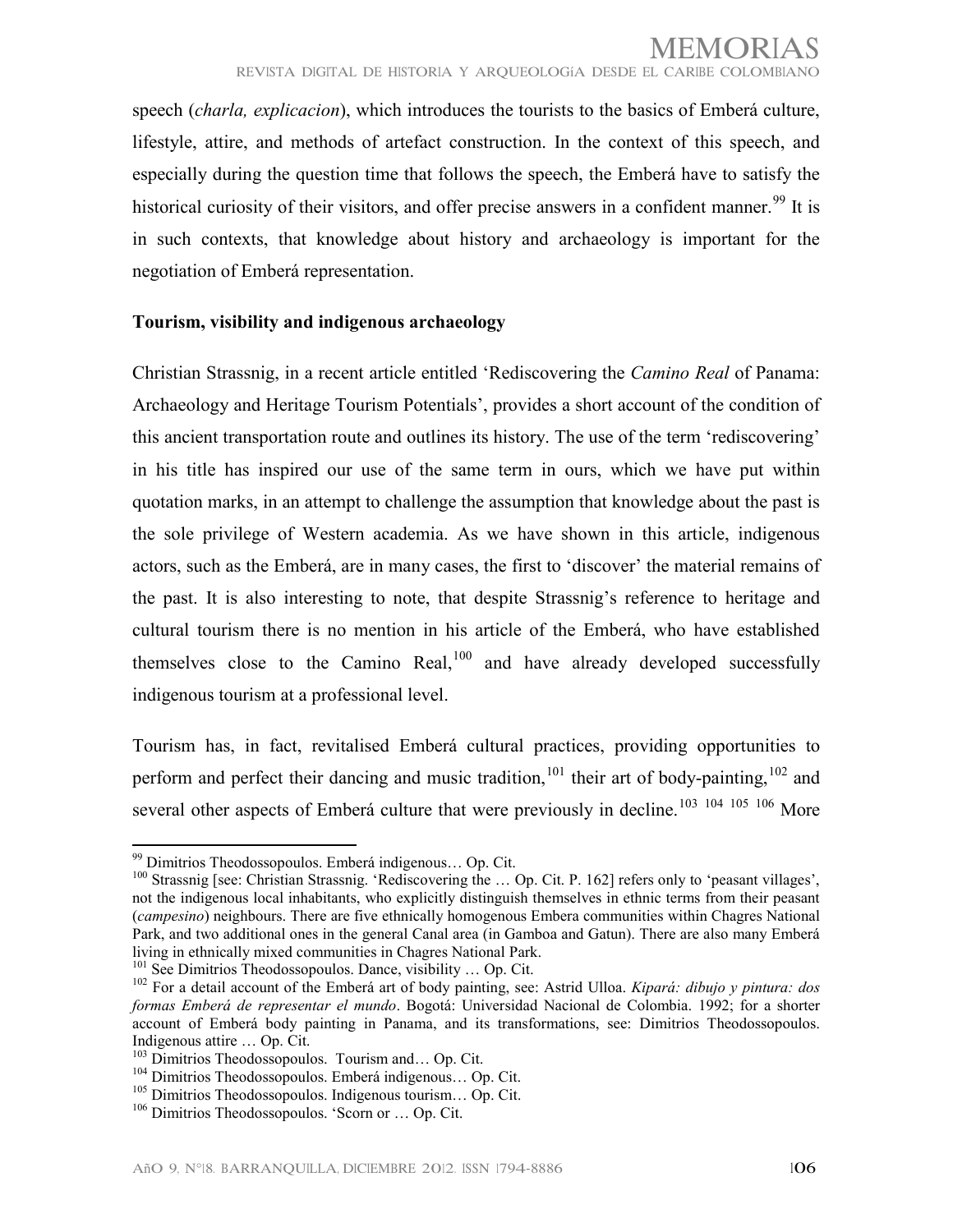importantly, tourism has provided the Emberá with the confidence to project their distinctive identity to the wider world: they now realise that audiences of wealthy foreigners are interested in their culture, and also, that their nation acknowledges their contribution to the development of Panamanian tourism. Through this process an underprivileged indigenous group is gaining wider visibility, which in turn brings a certain acknowledgement of the distinctiveness of Emberá culture. Thus, the Emberá of the twenty-first century share some good incentives—such as the rewards of tourism—to project their indigenous identity outwards, make new international allies, and reach out to the world. $107$ 

In this general context of cultural revaluation, the systematic charting of the archaeological landscape in Chagres—to which Strassnig's interdisciplinary research team is making a great contribution<sup>[108](#page-19-0)</sup>—can bring further success to cultural tourism in Panama. Yet, 'anthropological ethnography',  $109$  and an overall attention on the perspective of indigenous actors, can help us appreciate the contribution of indigenous knowledge to archaeology and challenge the invisibility of this contribution in academic accounts. It is not surprising that our recent survey of Venta de Chagres had been realised at the insistence of the Emberá, who were eager to learn more about the history of those broken pieces of ceramic that they notice so frequently in their intimate landscape. When 'their' anthropologist (Theodossopoulos) ran out of explanations, they wanted to hear more from a specialist on Precolumbian ceramics and archaeology (Mendizábal). The new information now available to them has become incorporated in spontaneous narratives developed by the Emberá to accommodate tourism, and more broadly in the continuous re-articulation of a contemporary Emberá identity. Anthropological fieldwork in the forthcoming years will follow such developments.

Thus, the interest of the Emberá to learn about the past of their land—even if this past involves other ethnic groups—can become better contextualised through the perspective

<sup>&</sup>lt;sup>107</sup> Dimitrios Theodossopoulos. 'Introduction: United in Discontent.' In United in discontent: Local Responses to Cosmopolitanism and Globalization. D. Theodossopoulos and E. Kirtsoglou, Eds. Berghahn, Oxford. Pp. 1-19. 2009.

<span id="page-20-0"></span><sup>108</sup> Christian Strassnig. 'Rediscovering the … Op. Cit.

<span id="page-20-1"></span><sup>109</sup> Yannis Hamilakis. "Archaeological ethnography … Op. Cit.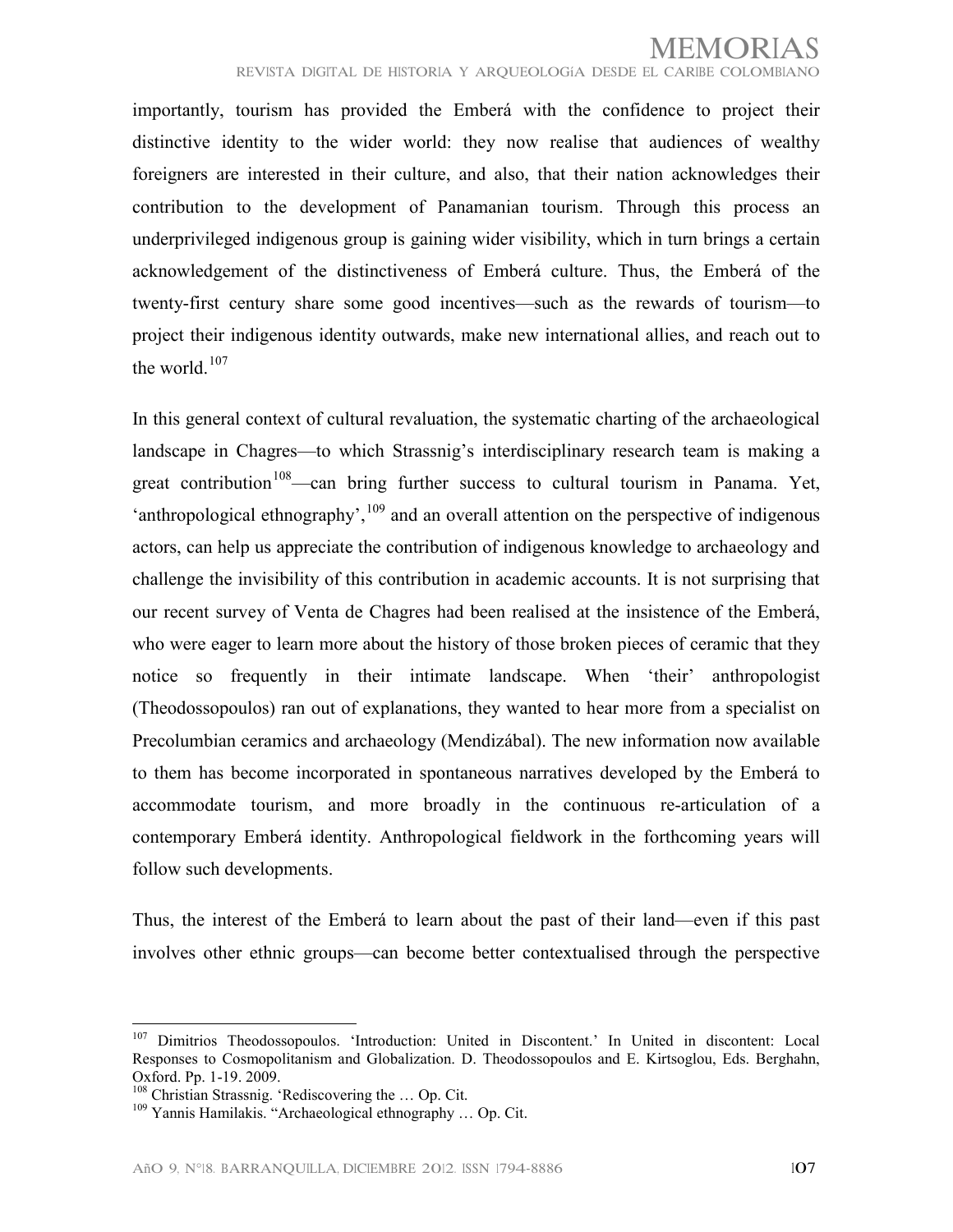offered by 'indigenous archaeologies'.<sup>[110](#page-19-2)</sup> Such a perspective makes visible local sets of knowledge about the material remains of the past, which often (and partly) evade official and nationalist narratives.<sup>[111](#page-20-0)</sup> 'Colonialism and nationalism', Hamilakis observes, 'have worked in unison'.<sup>[112](#page-20-1)</sup> The practice of taking seriously local knowledge about the past indigenous understandings and interpretations of past material evidence—can contribute to the decolonization of archaeology. Here, our attention to the interest of the Emberá in the ceramic heritage of Eastern Panama, represents our (anthropological and archaeological) desire to take their knowledge seriously, learn from it, allow them to guide us to their local environment. The possibilities of such cooperation can produce a much 'richer' archaeology—with respect to evidence, information and perspective—and encourage further archaeological research in a region—such as Eastern Panama—where it is so desperately needed. This article has made available the experience of such cooperation in the hope of encouraging further interdisciplinary research in the particular geographic area.

#### **Acknowledgements**

We would like to thank Kim Rowell and Keith Alpaugh for encouraging us to inspect the site in river Ucurganti and their overall help and support, and Antonito Zarco, leader of tourism in the community of Parara Puru (river Chagres) for encouraging us to visit Venta de Chagres and for accompanying us to this site on two separate trips. We are indebted to the Emberá of Parara Puru whose interest in the material remains of the past has inspired this article. We would also like to thank the editor and anonymous reviewer of *Memorias* for their constructive comments. Theodossopoulos' fieldwork was supported by the Economic and Social Research Council (research grant RES-000-22-3733) and the British Academy (small grants SG-49635 and SG-54214).

#### **References**

Caballero Vicente and Bolivar Arauz. "Inmigración de indios Chocoes en Río Pequeni y algunos aspectos de su cultura." *Hombre y Cultura* 1(1): 44-61. 1962. Callaghan, Margo M. *Darien Rainforest Basketry: Baskets of the Wounaan and Emberá* 

*Indians from the Darién Rainforest in Panamá*. Arizona: HPL Enterprises. 2002. !!!!!!!!!!!!!!!!!!!!!!!!!!!!!!!!!!!!!!!!!!!!!!!!!!!!!!!!

<sup>&</sup>lt;sup>110</sup> Tim Murray. "Archaeolgists and ... Op. Cit.

<sup>111</sup> Yannis Hamilakis. 'Decolonizing Greek Archaeology … Op. Cit.

<sup>112</sup> Ibídem. P. 274.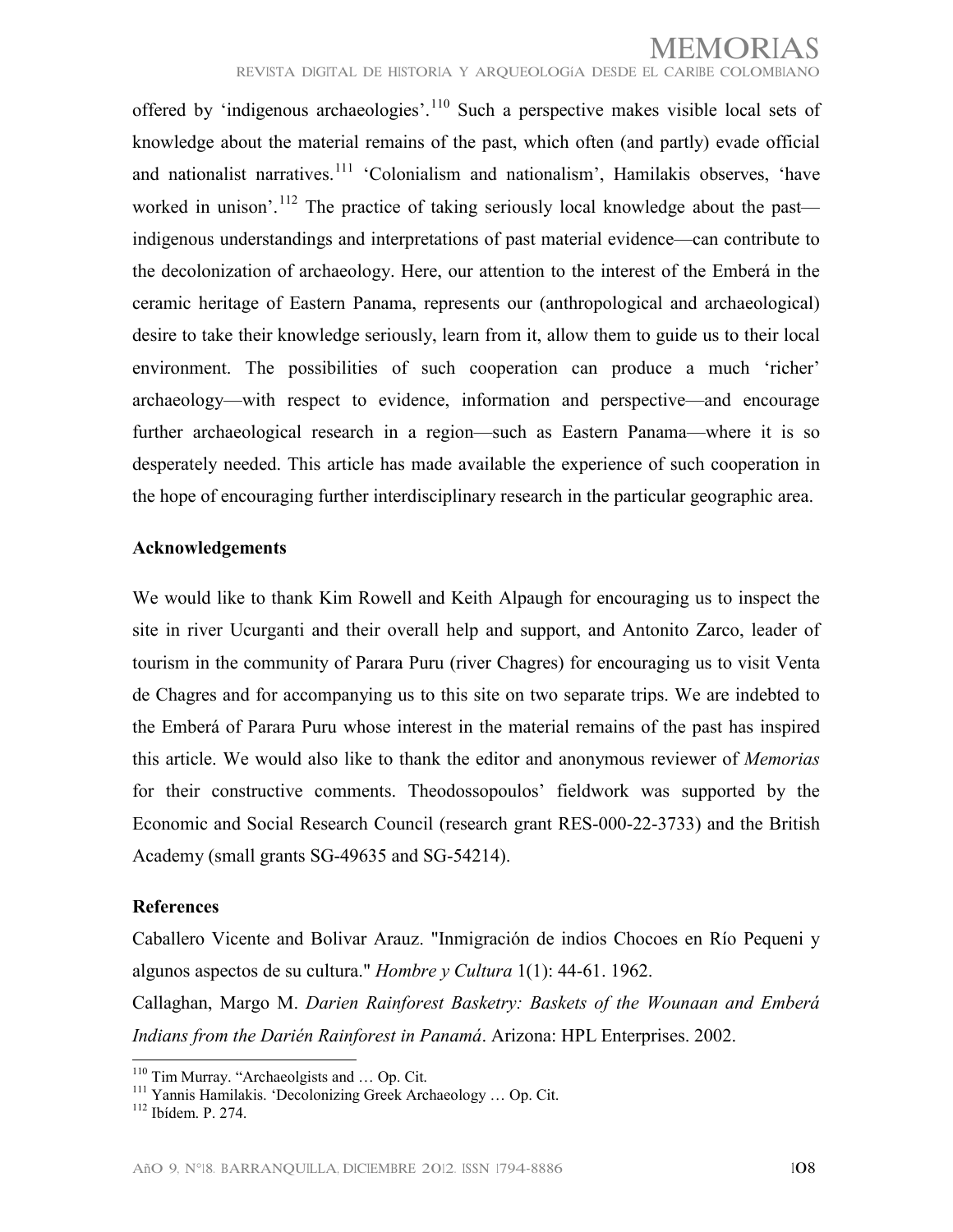Castillero Calvo, Alfredo. *El transporte transístmico y las comunicaciones regionales*. In *Historia General de Panamá*, Volume I Tome I. Comité Nacional del Centenario de la República de Panama. Pp. 355-398. 2004.

Colin, France-Lise. "Nosotros no solamente podemos vivir de cultura": Identity, Nature, and Power in the Comarca Emberá of Eastern Panama. Ottawa, Carleton University, Ph.D. dissertation. 2010.

Cooke, Richard, G. Panamá: Region Central. *Vínculos*, Revista de Antropología del Museo Nacional de Costa Rica. Vol. 2, No. 1. Pp. 122- 140. 1976.

Cooke, Richard, G. Archaeological Research in Central and Eastern Panamá: A Review of Some Problems. In *The Archaeology of Lower Central America*. Lange, F. W. and Stone, D. Z. Eds. A School of American Research Book, Advanced Seminar Series. University of New Mexico Press, Albuquerque. Pp. 263-305. 1984.

Cooke, Richard. G. "Cupica (Choco): a Reassessment of Gerardo Reichel-Dolmatoff's Fieldwork in a Poorly Studied Region of the American Tropics." In *Recent Advances in the Archaeology of the Northern Andes*, (eds) Oyuela-Caycedo, A. and Scott Raymond, J. The Institute of Archaeology, University of California, Los Angeles. Monograph 39. Pp. 91- 106. 1998.

Deagan, Kathleen. *Artifacts of the Spanish Colonies of Florida and the Caribbean, 1500 - 1800.* Vol 1. Smithsonian Institution. Washington. 1987.

Drolet, Robert. *Cultural Settlement along the Moist Caribbean Slopes of Eastern Panama*. Thesis submitted in partial fulfilment of the requirement for the degree of Doctor of Philosophy in Anthropology in the Graduate College of the University of Illinois at Urbana-Champaign. 1980.

Faron, Louis C. "Marriage, residence, and domestic group among the Panamanian Choco." *Ethnology* 1(1): 13-38. 1962.

García Casares, Joaquín. *Historia del Darién: Cuevas, Cunas, Españoles, Afros, Presencia y Actualidad de los Chocoes*. Panama: Editorial Universitaria, Carlos Manuel Gasteazoro. 2008.

Guerrón-Montero, Carla. Tourism and Afro-Antillean identity in Panama. *Journal of Tourism and Cultural Change* 4 (2): 65-84. 2006.

Hamilakis, Yannis. 'Decolonizing Greek Archaeology: Indigenous Archaeologies, Modernist Archaeology and the Post-colonial Critique. In *A Singular Antiquity:*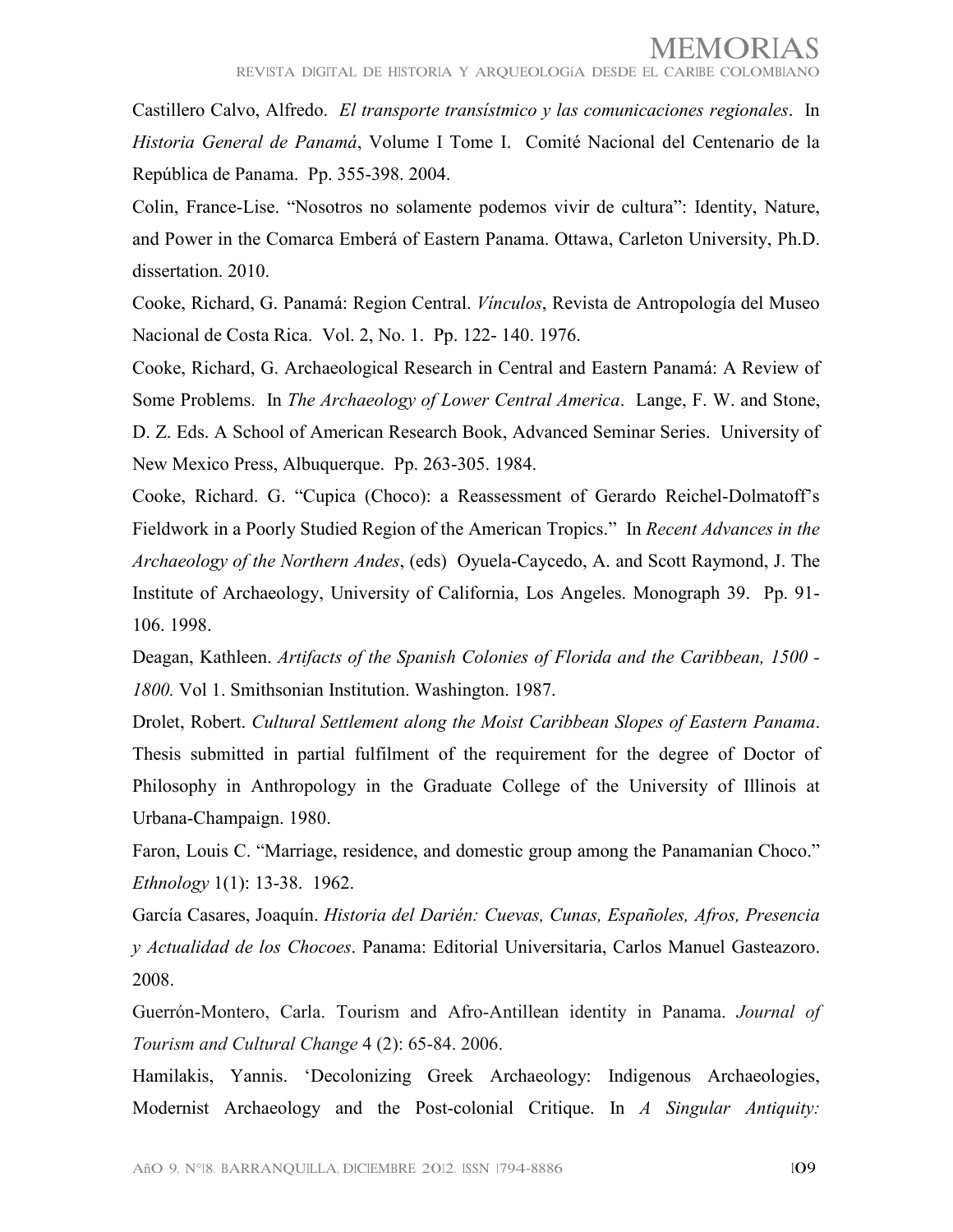## MEMORIAS

*Archaeology and Hellenic Identity in Twentieth-Century Greece.* (Damaskos, D. and Plantzos, D. Eds. Athens, Greece: Benaki Museum. Pp. 273-284. ("Benaki Museum" Supplement 3). 2008.

Hamilakis, Yannis. "Archaeological ethnography: A mauttemporal meeting ground for Archaeology and Anthropology." *Annual Review of Anthropology* 40: 399-414. 2011.

Herlihy, Peter H. 'A Cultural Geography of the Emberá and Wounaan (Choco) Indians of Darien, Panama, with Emphasis on Recent Village Formation and Economic Diversification.' Ph.D. Dissertation, Louisiana State University. 1986.

Hobsbawm, Eric. "Introduction: Inventing Traditions." In Eric Hobsbawm and Terence Ranger, eds. *The invention of tradition*. Cambridge: Cambridge University Press. Pp. 1-14. 1992.

Hodder, Ian. Archaeology and anthropology: The state of the relationship. In *Archeology and anthropology: Past, present and future*. Shankland, D. Ed. Berg, London. Pp. 65-75. 2012.

Horton, Mark, Carlos Fitzerald, and Dimitrios Theodossopoulos. 'Darien Rivers Project: Report of Reconannaisance of Rio Chico and Rio Tuirre, Darien'. Unpublished report. 2007.

Howe, James. *A People Who Would Not Kneel: Panama, the United States and the San Blas Kuna*. Washington: Smithsonian Institution Press. 1998.

Hussey, Ronald Dennis. '*Caminos Coloniales en Panamá*.' In *Revista Lotería*. No. 60. Lotería Nacional de Beneficencia. Panamá. Pp. 104-126. 1960.

Joly, Luz Graciela and Bohn II, B. 'Patrones de construcción del Camino de Cruces y el Camino Real y su relación histórica.' In *Actas del V Simposium Nacional de Antropología, Arqueología y Etnohistoria de Panamá*. Universidad de Panamá. Pp. 323-356. 1978.

Kane, Stephanie C. *The Phantom Gringo Boat: Shamanic Discourse and Development in Panama*. Washington: Smithsonian Institution. 1994.

Krieger, Herbert W. *Material Culture of the People of Southeastern Panama*. Washington: Smithsonian Institution, United States National Museum Bulletin 134. 1926.

Linnekin, Jocelyn. "Cultural Invention and the Dilemma of Authenticity." *American Anthropologist* 93(2): 446-449. 1991.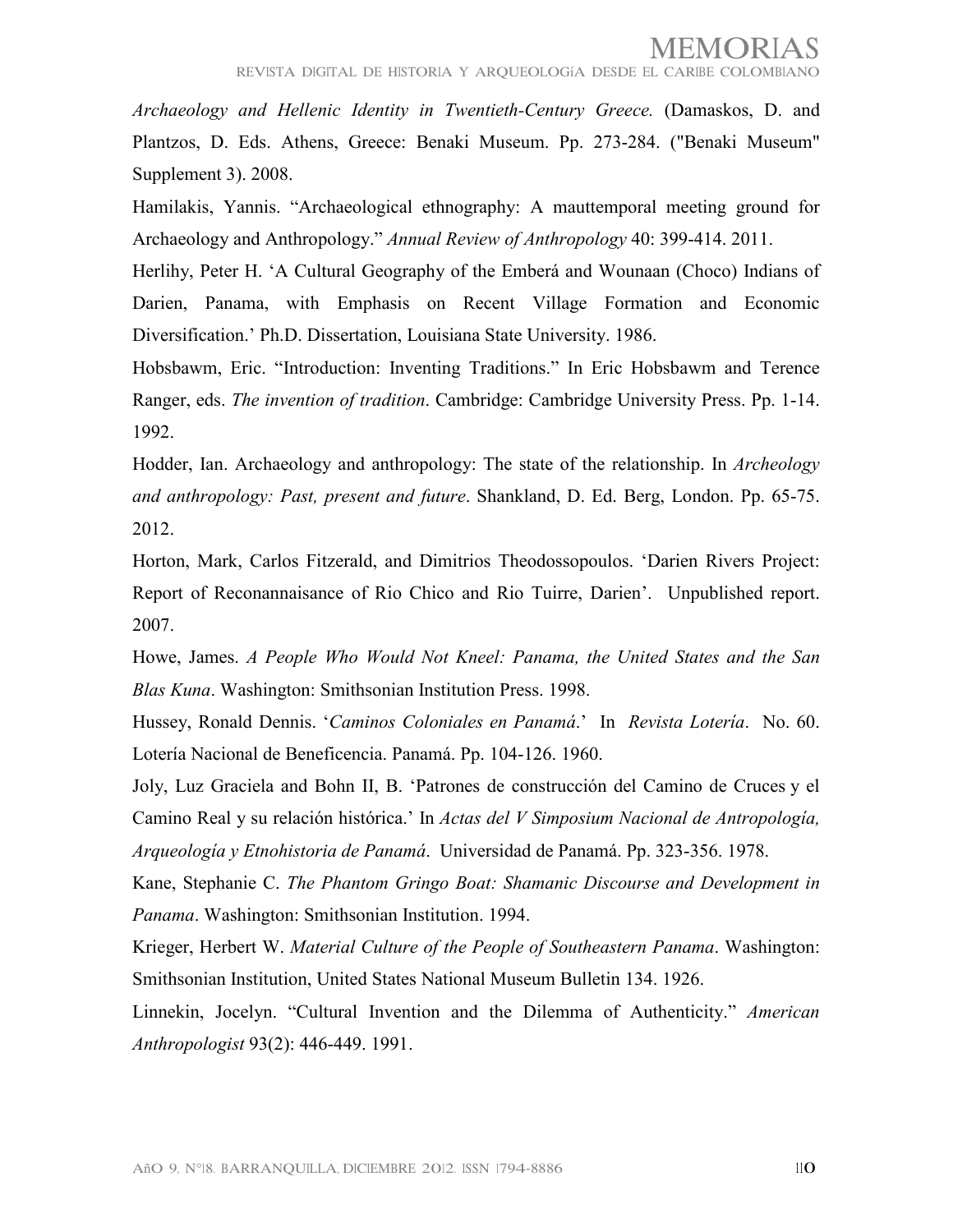Martín Rincón, Juan Guillermo y Sánchez, L.A. 'El Istmo Mediterráneo: Intercambio, Simbolismo y Filiación Social en la Bahía de Panamá, durante el Período 500-1000 D.C*.' Revista de Arqueología del Área Intermedia* 7: 113-122. 2007.

Martín Rincón, Juan Guillermo. *'Panamá La Vieja y el Gran Darién'*. *Revista de Arqueología de Panamá la Vieja*. Patronato Panamá Viejo, Panamá, August. CD-ROM. Pp. 230-250. 2002.

Mena García, María del Carmen. 'La sociedad de Panamá en el siglo XVI.' Publicaciones de la Excelentísima Diputación Provincial de Sevilla. Sección Historia. V Centenario del Descubrimiento de América. Número 3. Sevilla. 1984.

Mena García, María del Carmen. 'La ciudad en un cruce de caminos: Panamá y sus orígenes urbanos.' Publicaciones de la Escuela de Estudios Hispanoamericanos. Sevilla. 1992.

Mendizábal, Tomás. *Panama Viejo: an analysis of the construction of archaeological time in Eastern Panama*. Unpublished doctoral dissertation presented at the Institute of Archaeology, University of London. 2004.

Murray, Tim. "Archaeolgists and indigenous people: A maturing relationship?" *Annual Review of Anthropology* 40: 363-378. 2011.

Nichols, Philip. *Sir Francis Drake Revived*. Nicholas Bourne Publishers. London. 1653.

Pereiro Pérez, Xerardo, Cebaldo de León, Monica Martínez-Mauri, Jorge Ventocilla and Yadixa del Valle. *Estudio Estratégico del Turismo en Kuna Yala: Primera Versión del Informe de investigación 2008-2010*. Panama: SENACYT. 2010.

Pineda, Roberto and Virginia Gutiérrez de Pineda. *Criaturas de Caragabí: Indios Chocoes, Emberáes, Catíos, Chamíes y Noanamaes*. Medellín: Editorial Universidad de Antioquia. 1999.

Reichel-Dolmatoff, Gerardo. 'Notas Etnográficas Sobre los Indios del Chocó.' *Revista Colombiana de Antropología* 9:73-158. 1960.

Reichel-Dolmatoff, Gerardo. 'Contribuciones a la etnografía de los indios del Chocó.' *Revista Colombiana de Antropología* 11:169-188. 1962.

Reverte Coma, José Manuel. *Tormenta en el Darien: Vida de los Indios Chocoes en Panama*. Madrid: Museo Profesor Reverte Coma. 2002.

Rovira, Beatriz and Mojica, J. *Encrucijada de estilos: la mayólica panameña. Gustos cotidianos en el Panamá colonial (Siglo XVII)*. Canto Rodado 2:69-100. Panamá. 2007.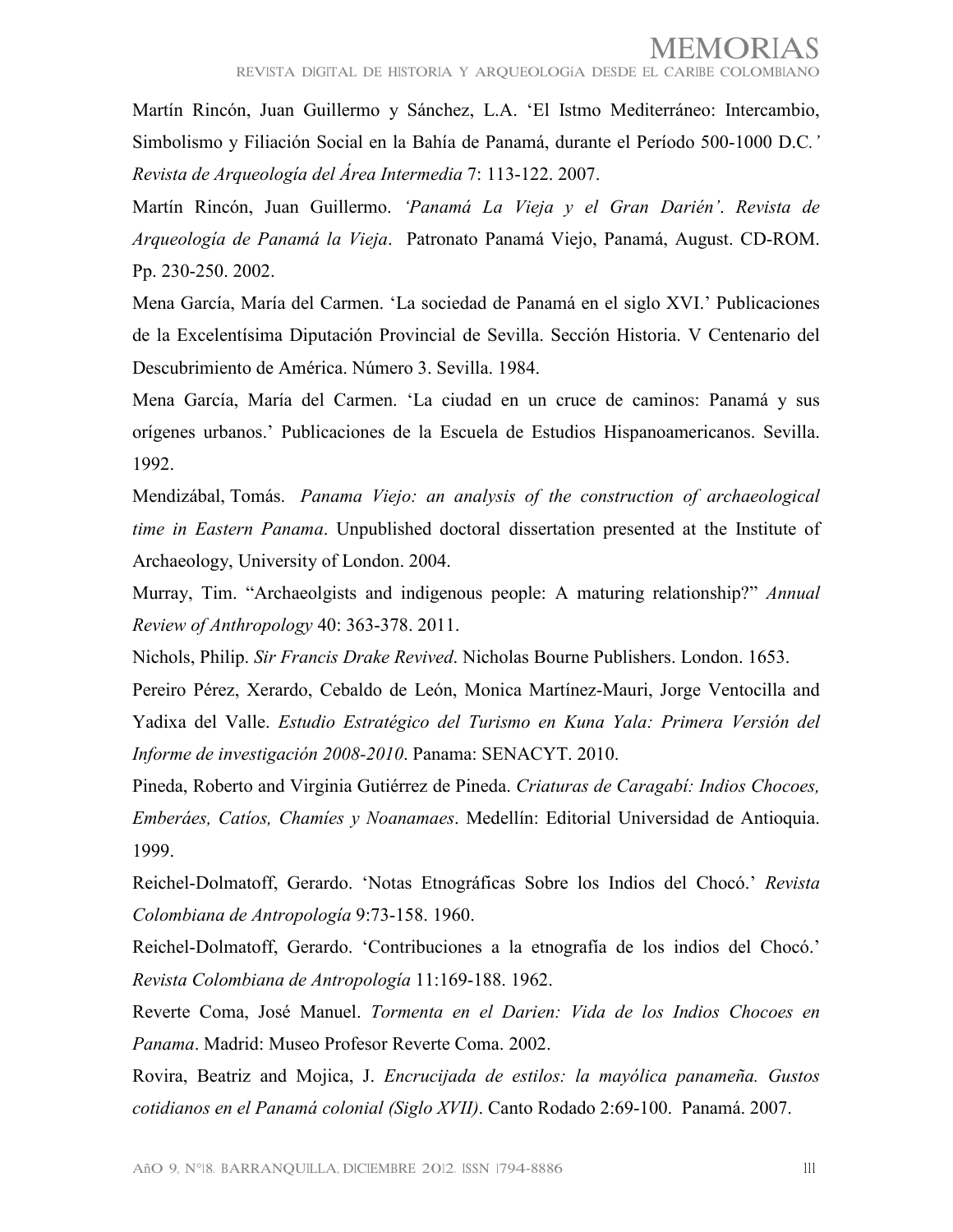REVISTA DIGITAL DE HISTORIA Y AROUEOLOGÍA DESDE EL CARIBE COLO

Rovira, Beatriz. 'La cerámica histórica en la ciudad de Panamá: tres contextos estratigráficos'. In *Recent Developments in Isthmian Archaeology*, (ed.) F. Lange. British Archaeological Reports, International Series, Oxford. Pp. 288-315. 1984.

Rovira, Beatriz. 'Hecho en Panamá: la manufactura colonial de mayólicas'. *Revista Nacional de Cultura*, Panamá 27: 67-85. 1997.

Rovira, Beatriz. 'Presencia de mayólicas panameñas en el mundo colonial. Algunas consideraciones acerca de su distribución y cronología'. *Latin American Antiquity* 12(3): 291-303. 2001.

Rovira, Beatriz. 'Caracterización química de cerámicas coloniales del sitio de Panamá Viejo. Resultados preliminares de la aplicación de activación neutrónica experimental.' *Canto Rodado* 1: 101-131. Panamá. 2006.

Sauer, Carl. *The Early Spanish Main*. University of California Press. Berkeley. 1966.

Shankland, David. Introduction: Archaeology and Anthropology: divorce and partial reconciliation. In *Archeology and anthropology: Past, present and future*. Shankland, D. Ed. Berg, London. Pp. 1-18. 2012.

Strassnig, Christian. 'Rediscovering the Camino Real of Panama: Archaeology and Heritage Tourism Potentials'. *Journal of Latin American Geography* 9 (2): 159-168. 2010.

Swain, Margaret B. "Gender roles in indigenous tourism: Kuna Mola, Kuna Yala and cultural survival." In *Hosts and guests: the anthropology of tourism.* Smith, V. L. Ed. University of Pennsylvania Press, Philadelphia. Pp. 83-104. 1989.

Tayler, Donald. *Embarkations: ethnography and shamanism of the Chocó Indians of Colombia*. Oxford: Pitt Rivers Museum. 1996.

Theodossopoulos, Dimitrios. 'Encounters with authentic Embera culture in Panama.' Journeys 8 (1-2), 93-115. 2007.

Theodossopoulos, Dimitrios. 'Introduction: United in Discontent.' In *United in discontent: Local Responses to Cosmopolitanism and Globalization*. Theodossopoulos, D and Kirtsoglou, E. Eds. Berghahn, Oxford. Pp. 1-19. 2009.

Theodossopoulos, Dimitrios. "Tourism and indigenous culture as resources: lessons from Emberá cultural tourism in Panama." In *Tourism, Power and Culture: Anthropological Insights*, Donald V.L. Macleod and James G. Carrier, eds. Channel View, Bristol. Pp. 115- 133. 2010.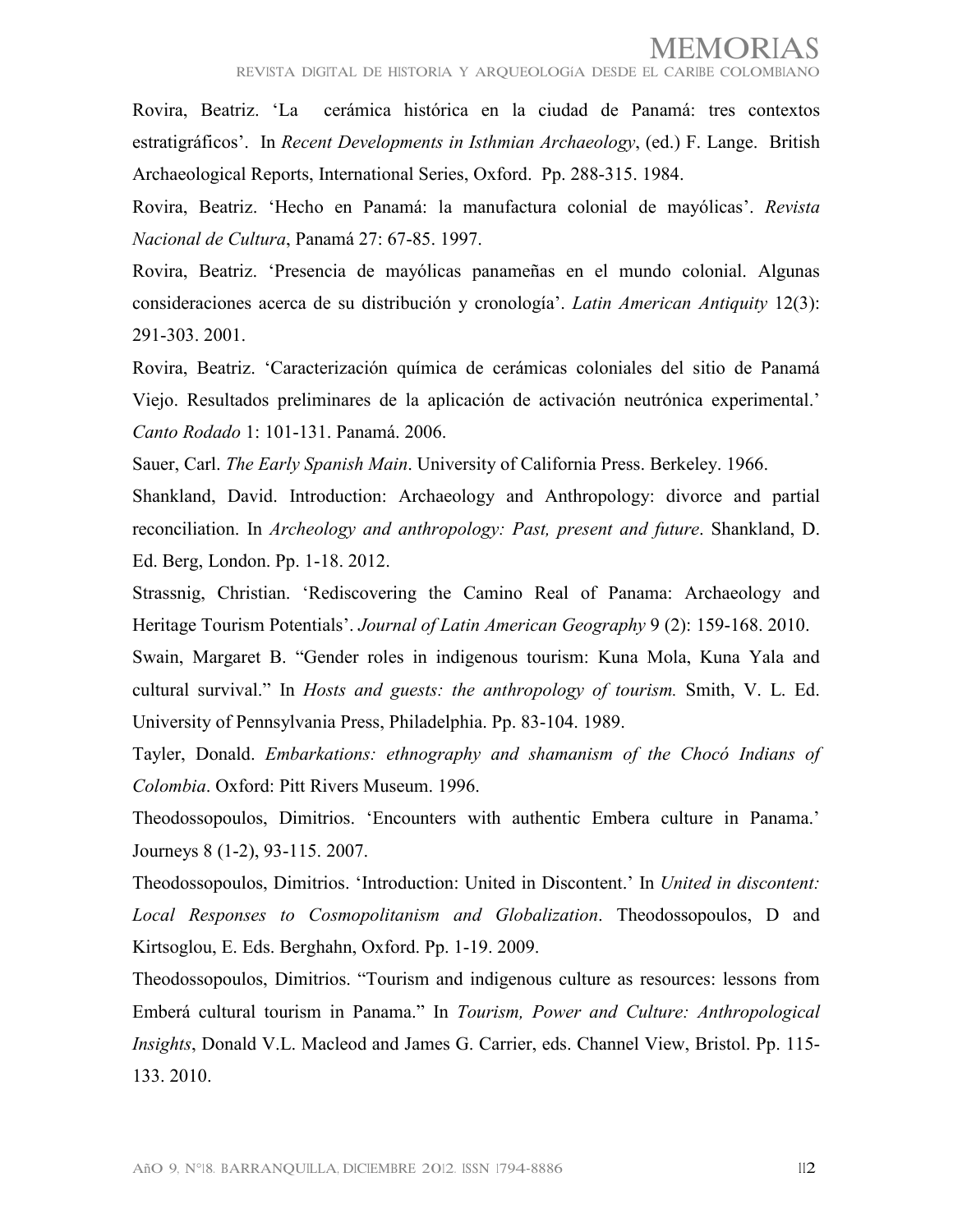Theodossopoulos, Dimitrios. "Emberá indigenous tourism and the world of expectations." In *Great Expectations: Imagination and Anticipation in tourism.* Skinner, J. and Theodossopoulos, D. Eds. Berghahn: Oxford. Pp. 40-60. 2011.

Theodossopoulos, Dimitrios. Dance, visibility, and representational self-awareness in an Embera community in Panama. In *Dancing Cultures: Globalization, Tourism and Identity in the Anthropology of Dance*. Neveu Kringelbach, H. and Skinner, J. Eds. Berghahn, Oxford. Pp. 121-140. 2012.

Theodossopoulos, Dimitrios. 'Indigenous attire, exoticisation and social change: dressing and undressing among the Emberá of Panama.' *Journal of the Royal Anthropological Institute,*18(3): 591-612. 2012.

Theodossopoulos, Dimitrios. 'Emberá indigenous tourism and the trap of authenticity: beyond in-authenticity and invention.' *Anthropological Quarterly* 86(2). 2013.

Theodossopoulos, Dimitrios. 'Indigenous tourism as a transformative process: the case of the Emberá in Panama.' In *Cultural Tourism Movements: New Articulations Of Indigenous Identity.* Bunten, A. C., Chio, J. and Graburn, N. Eds. University of Chicago Press, Chicago. (n.d.1.)

Theodossopoulos, Dimitrios. 'Scorn or Idealization? Tourism Imaginaries, Exoticisation and Ambivalence in Emberá Indigenous Tourism.' In *Tourism Imaginaries through an Anthropological Lens.* Graburn, N. and Salazar, N. B. Eds. Oxford: Berghahn Books.  $(n.d.2.)$ 

Torres de Araúz, Reina. *La Cultura Chocó: Estudio Ethnológico e Historico*. Panama: Centro de Investigaciones Antropológicas, University of Panama. 1966.

Torres de Araúz, Reina. *Panama Indigena*. Pamama: Instituto Nacional de Cultura. 1980.

Ulloa, Astrid. *Kipará: dibujo y pintura: dos formas Emberá de representar el mundo*. Bogotá: Universidad Nacional de Colombia. 1992.

<span id="page-26-0"></span>Ulloa, Astrid. *The Ecological Native: Indigenous Peoples' Movements and Eco-Governmentality in Colombia*. London: Routledge. 2005.

Vargas, Patricia. *Los Emberá y los Cuna: Impacto y Relaccion ante la Ocupacion Española Siglos XVI y XVII*. Bogotá: Instituto Colombiano de Anthropología-Colcultura. 1993.

Vasco Uribe, Luis Guillermo. *Semejantes a los Dioses: Cerámica y Cestería Embera-Chami*. Bogotá: Centro Editorial, Universidad Nacional de Colombia. 1987.